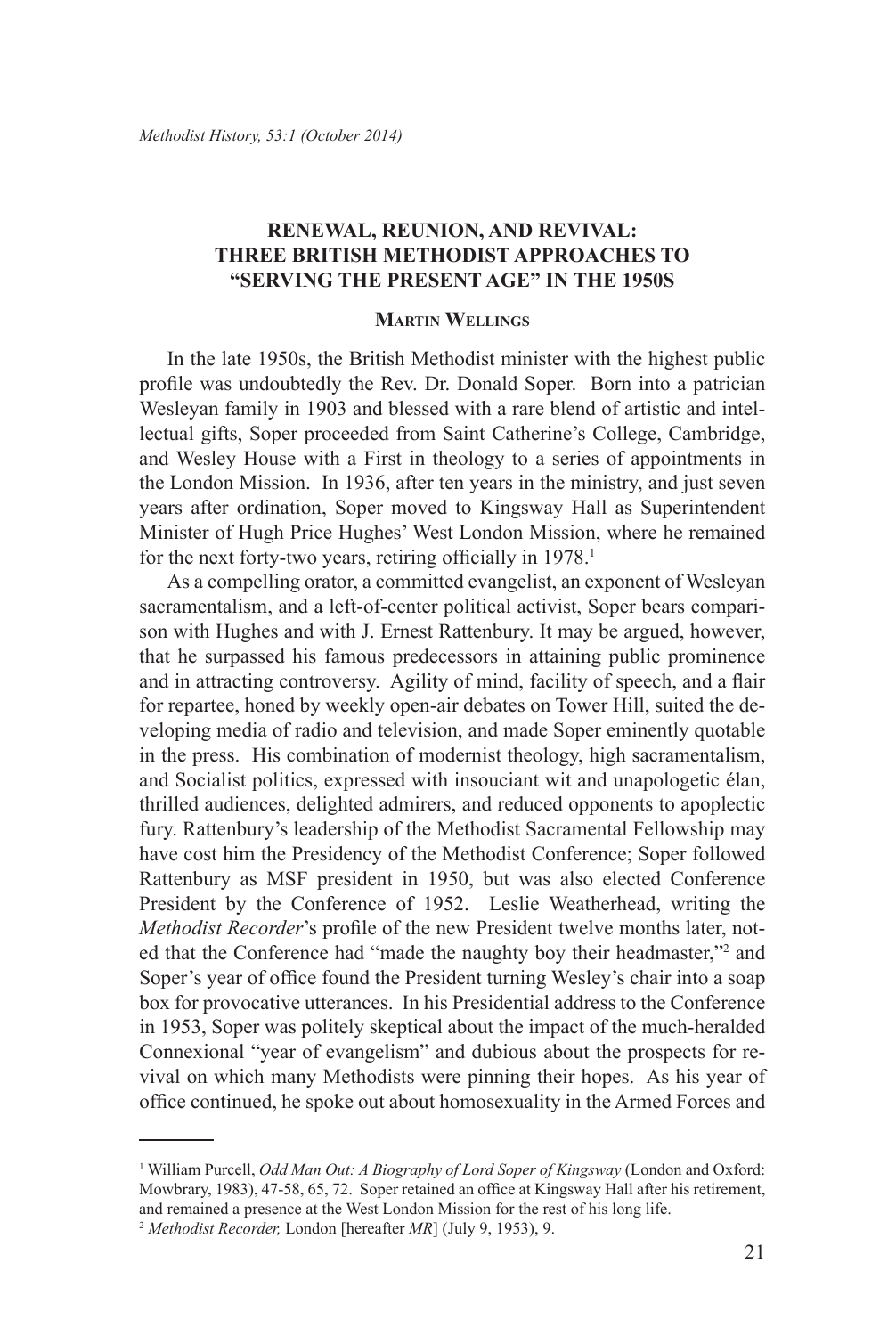raised a storm by criticizing the Queen's implicit endorsement of gambling through her patronage of horse-racing. Speaking to the London branch of the Methodist Laymen's Missionary Movement in March of 1954, as Billy Graham's Greater London Crusade opened amidst a carefully orchestrated fanfare of publicity, Soper described the American evangelist's book *Peace with God* as "intellectual rubbish" and "emotional escapism" and dismissed Graham's understanding of the gospel as "spiritual fascism." Articles in the left-wing journal *Tribune* (beginning with an attack on Moral Re-armament) and advocacy of unilateral nuclear disarmament added to the challenge Soper presented to the politically, socially, and ecclesiastically conservative.3

Four years after the close of his presidency, Soper's presence at the 1958 Newcastle Conference attracted a protest in the shape of a "seedy-looking gentleman" with a hand-written placard who picketed the City Hall.<sup>4</sup> Inside the building, Soper made one controversial intervention in debate, which brings us to the subject of this paper. On Thursday, July 10, during discussion of the annual report of the Methodist Youth Department, Soper said: "It would be very hard for a casual visitor in this Conference to deny that he is in the presence of a dying Church." This statement provoked cries of dissent and demands for an explanation. Frank Cumbers, the Connexional Book Steward, "asked Dr. Soper to say why, if we were a dying Church, we were opening two new churches a week?" and "There were cries of 'Answer! We want an answer'!" The Vice-President, from the chair, tried unsuccessfully to stop the debate, and Soper was called back to the tribune to explain himself. With typical incorrigibility and characteristic skill, he repeated his statement while deflecting criticism with deft humor, and the Conference moved on to other matters.<sup>5</sup>

The brief clash between Donald Soper and Frank Cumbers in the Newcastle Conference raised an important question for their contemporaries, and one which has perplexed historians for more than a generation: Was British Methodism in the late 1950s a dying Church? Or was it one that was trying to adapt itself in order effectively to serve the present age? Or perhaps both? This paper will reflect on recent historians' perspectives on the 1950s and early 1960s, review the concerns of some contemporary Methodists, and explore several of the remedies offered in response to the challenges identified in that period.

A number of competing theories have attempted to account for the trajectory of British church life from the late nineteenth to the late twentieth century. The familiar starting-point, a classical model of secularization, argues that religious faith becomes less plausible and religious practice more difficult in advanced industrial and urbanized societies. The break-

<sup>3</sup> *MR* (July 16, 1953), 1-4; (November 12, 1953), 8; (November 26, 1953), 4, 10; (March 4, 1954), 13; (February 25, 1954), 16. For background to Soper's Socialism and pacifism, see Purcell, *Odd Man Out*, chapters 5 and 6.

<sup>4</sup> *MR* (July 17, 1958), 13; (July 24, 1958), 11.

<sup>5</sup> *MR* (July 17, 1958), 6-8.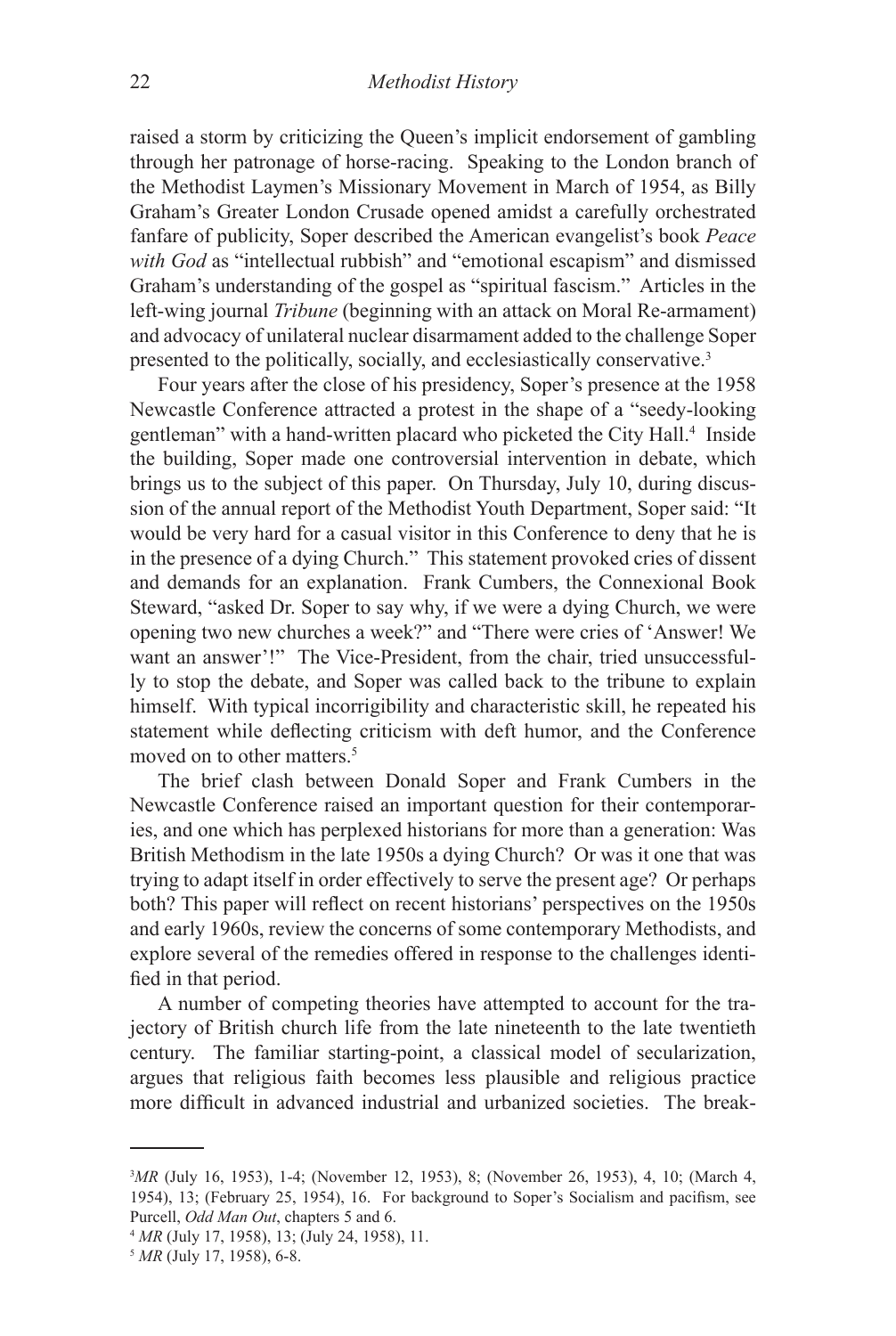down or disruption of traditional communities and norms of behavior; the spread of a scientific world-view diminishing the scope of the supernatural and the role of God; increasing material affluence promoting self-reliance and this-worldly optimism; and greater awareness and toleration of different creeds and ideas, encouraging religious pluralism and eviscerating commitment to a particular faith, all form components of the case for secularization. Applied to the British churches in general by Steve Bruce and to Methodism in particular by Robert Currie, this model traces decline back to the Victorian era and charts in the twentieth century a steady ebbing of the sea of faith.<sup>6</sup>

The classical theory in its various forms has been challenged from all directions in recent years. Local studies have qualified the claims of inexorable decline by revealing a much more nuanced picture of Victorian and Edwardian church life. Thus, in his study of Croydon between 1840 and 1914, Jeremy Morris demonstrates that the churches were holding their own well into the twentieth century, although signs of weakness were becoming apparent by the First World War.7 Simon Green, in his survey of industrial Yorkshire from 1870 to 1920, sees real change occurring only from the 1920s, although he suggests that the methods adopted by the churches in the pre-war period to generate growth paradoxically rendered them vulnerable to competition from other "associational" organizations in the inter-war years.8 Green's analysis has some affinity with the case advanced by Robin Gill in *The Myth of the Empty Church*, which also focuses on the institutional dynamics of the churches. Gill argues that the Victorians were poor strategists, building too many large churches, often against a backdrop of rural depopulation and a flight from the city centers to the suburbs, and thus overreaching themselves in generating excessive seating accommodation. The consequences for the competing chapels were debt and demoralization, fuelling decline.<sup>9</sup>

Morris describes attendance and membership figures as "the acid tests of a church's success,"10 but these criteria have themselves been questioned. Grace Davie has argued for the persistence of religious beliefs through the twentieth century, even when those beliefs were not expressed in formal adherence to an ecclesiastical community.<sup>11</sup> This model of "believing without belonging" overlaps with S. C. Williams' study of "popular religion" in the London borough of Southwark between the 1880s and the Second World War, which paints a complex picture of the interplay of customs, beliefs,

<sup>6</sup> See M. Wellings, "A Time to Be Born and a Time to Die? A Historian's Perspective on the Future of Methodism," in Jane Craske and Clive Marsh, eds., *Methodism and the Future* (London: Cassell, 1999), 153.

<sup>7</sup> Jeremy Morris, *Religion and Urban Change: Croydon, 1840-1914* (Woodbridge: Royal Historical Society, 1992), 180-184.

<sup>&</sup>lt;sup>8</sup> S. J. D. Green, *Religion in the Age of Decline. Organization and Experience in Industrial Yorkshire 1870-1920* (Cambridge: Cambridge UP, 1996), 383-390.

<sup>9</sup> Robin Gill, *The "Empty" Church Revisited* (Aldershot: SPCK, 2003), 135-138. This is a revised version of a study first published in 1993.

<sup>10</sup> Morris, *Religion and Urban Change*, 180.

<sup>&</sup>lt;sup>11</sup> Grace Davie, *Religion in Britain since 1945* (Oxford: Blackwell, 1994).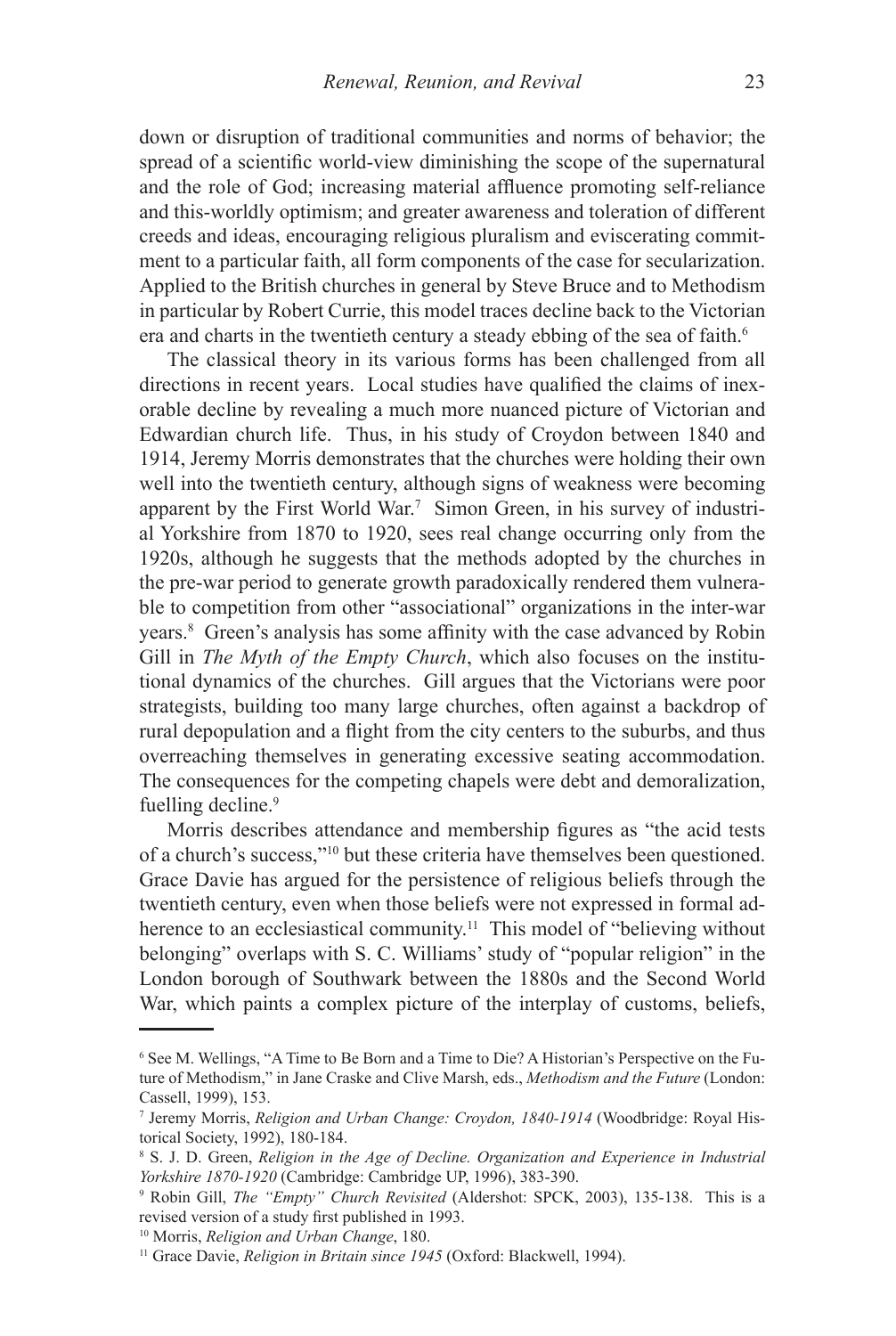rituals, and practices in an area famed for low levels of measurable church attendance.12

Another dimension was added to the historiographical debate in 2001, when Callum Brown published his iconoclastic study, *The Death of Christian Britain*. In effect, Brown repudiated the entire chronology and methodology of secularization theory, claiming that the churches remained strong through the 1950s (despite the rhetoric of crisis reaching back as far as Thomas Chalmers in the 1810s and 1820s) and asserting that "really quite suddenly in 1963, something very profound ruptured the character of the nation and its people, sending organized Christianity on a downward spiral to the margins of social significance."13 Brown's theory has not gone unchallenged, and the argument generated by *The Death of Christian Britain* has prompted fresh studies of the 1950s, to see whether the post-war years did indeed witness an English religious revival.14

With this historiographical backdrop in place, we may turn to British Methodism in the 1950s. Two overwhelming impressions emerge from contemporary sources. First, and often taken for granted or overlooked by commentators and historians, there is a strong sense of continuity and of "business as usual." As evidence for this, the weekly publication and weekly contents of the *Methodist Recorder* may be cited. Even the printers' strike of summer, 1959, did not seriously impede the production of the *Recorder*, with its steady stream of news and comment, its columns of family announcements, its obituaries of ministers and "lay workers," its regular appeals for and acknowledgements of gifts received on behalf of Methodist mission agencies, its book reviews and devotional items, its advertisements for Sunday services and Christian holidays, its earnest editorials, whimsical (or ponderous) humor, nostalgic snippets, and aggrieved letters. While Margaret Harwood continued to dispense trenchant advice, Francis James to pen devotional articles "for the Quiet Hour," and "F.H.E." to enliven "Thursday Teatime" for readers of the "Junior Recorder," the rhythm of Methodist life could continue, almost regardless of the Suez crisis, the "H" bomb, and the depredations of those new "Edwardians" whose chosen epithet was soon abridged to "Teddy boys." Some Connexional leaders drew attention to the steady and unspectacular work of ordinary Methodists: thus Harold Roberts, in his Presidential retrospect in July of 1958, wrote of the "quiet witness" of many local societies, while W. E. Sangster, under the provocative headline: "Dying? The Evidence Shouts 'No'!" cited the innumerable "obscure saints"

<sup>12</sup> S. C. Williams, *Religious Belief and Popular Culture in Southwark c.1880-1939* (Oxford: Oxford UP, 1999), 1-23.

<sup>13</sup> Callum G. Brown, *The Death of Christian Britain: Understanding Secularization, 1800-2000*  (London: Routledge, 2001), 1

<sup>&</sup>lt;sup>14</sup> See, for instance, S. J. D. Green, "Was There an English Religious Revival in the 1950s?" *Journal of the United Reformed Church History Society* 7.9 (November, 2006): 517-538 and Richard Sykes, "Popular Religion in Decline: A Study from the Black Country," *Journal of Ecclesiastical History* 56.2 (2005): 287-307; esp. 287-289.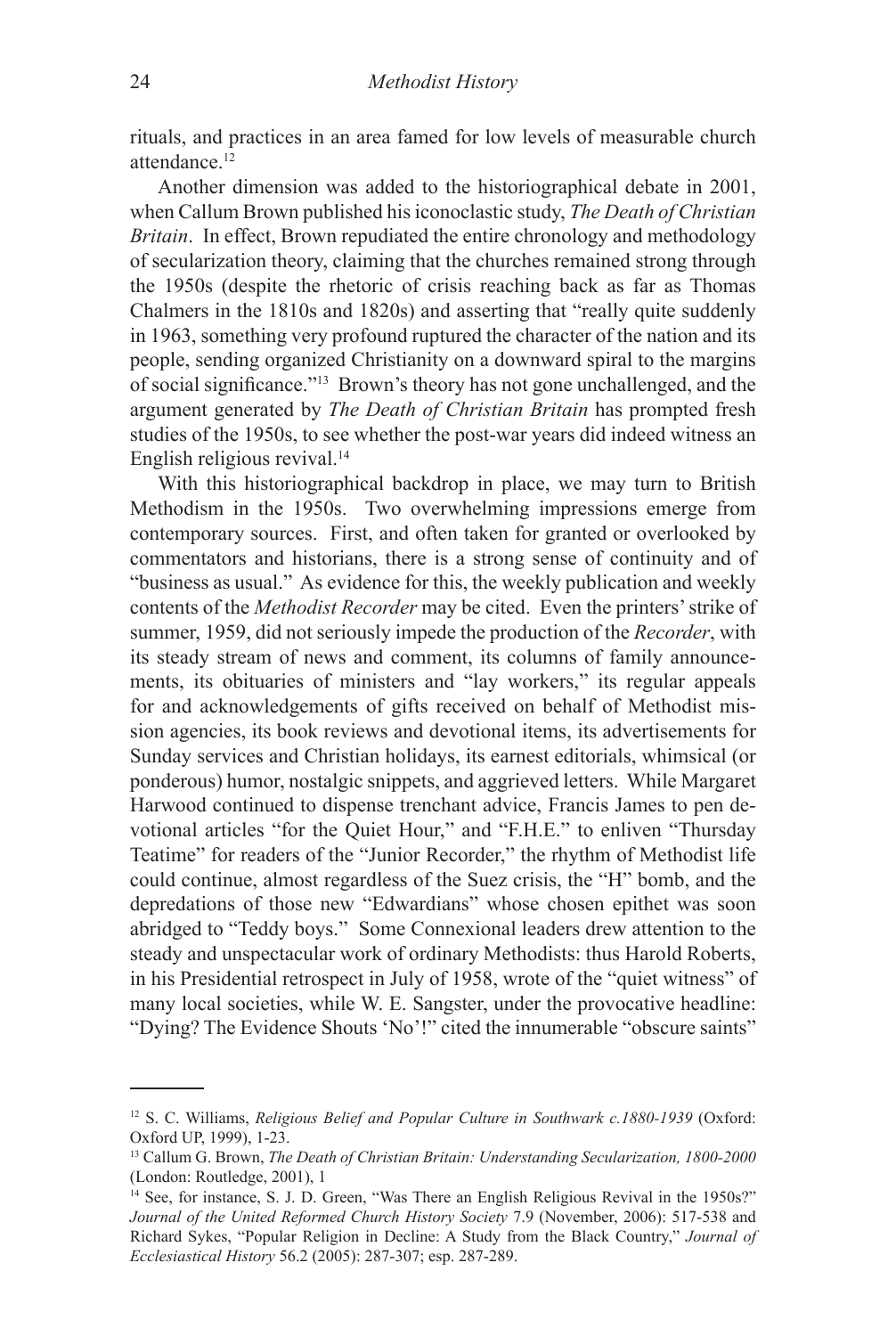as evidence of God's continuing purpose for the people called Methodist.15

If Methodism was not paralyzed by anxiety in the 1950s, and if the regular pattern of church life was continuing in many places, nonetheless there was a sense of disquiet about the state of the Connexion, and this is the second overriding impression afforded by the records. Four sources of concern may be identified.

First, and most obvious to all, many of the statistics carefully collected, tabulated and published every year gave some cause for alarm. At the end of 1949, British Methodism claimed 744,326 members. Over each of the next eleven years, the Connexion never failed to recruit at least 20,000 new members, and in six of the eleven years, the total of new members exceeded 28,000. In only five of those eleven years, however, did the number of new members exceed losses, so that the membership at the end of 1959 had fallen by more than 10,000 in a decade, standing at 733,658. More worrying, losses exceeded gains every year after 1954, and the net loss increased every year, rising from 338 in 1955 to 3123 in 1959.

The Connexional statistics prompted anxious editorials in the *Recorder*, analyses of the losses (principally caused by people "ceasing to meet" rather than deaths or transfers to other denominations) and calls for renewed consecration. Editorial optimism expressed in late 1955 in the aftermath of the Graham Crusade: "The tide has turned. We must take it at the flood" had given way four years later to a more dogged statement of the obvious: "The returns call for a more complete devotion and a sincere application by all ministers and members to the purpose of bringing men and women into saving contact with Christ, and enrolling them—and keeping them—in the membership of His Church."16 For those with eyes to see, moreover, still more troubling statistics could be found in the Connexional tables. Methodism hemorrhaged children faster than adults, losing (according to Len Barnett of the MYD) 100,000 a year by 1958. The number of Local Preachers fell by several hundred every year through the 1950s. And, as Eric Baker reminded the Conference in his Presidential address in 1959, whereas the membership used to form the core of a larger congregation of adherents, many churches were finding that they had more members than worshippers and that the "fringe" of adherents had disappeared.17 The hope that the union of Wesleyan, Primitive, and United Methodists in 1932 would result in a great "forward movement" had been cruelly disappointed: Methodism had declined in membership by more than 100,000 since Union, the number of Local Preachers had reduced by a third and the number of Sunday School scholars by half.<sup>18</sup>

<sup>15</sup> *MR* (July 3, 1958), 1; "Questions Methodists Must Answer," in *MR* (September 18, 1958), 9. <sup>16</sup> "The Incoming Tide," in *MR* (November 10, 1955), 8; "Numbering the People," in *MR* (February 12, 1959), 10.

<sup>&</sup>lt;sup>17</sup> *MR* (July 17, 1958), 6: Barnett spoke of a "ghost army": "President Calls for Action, Now." in *MR* (July 9, 1959), 1-3.

<sup>18</sup> Statistics printed in the annual *Minutes of Conference*, particularly 1933, 446-451, and 1960, 96-100.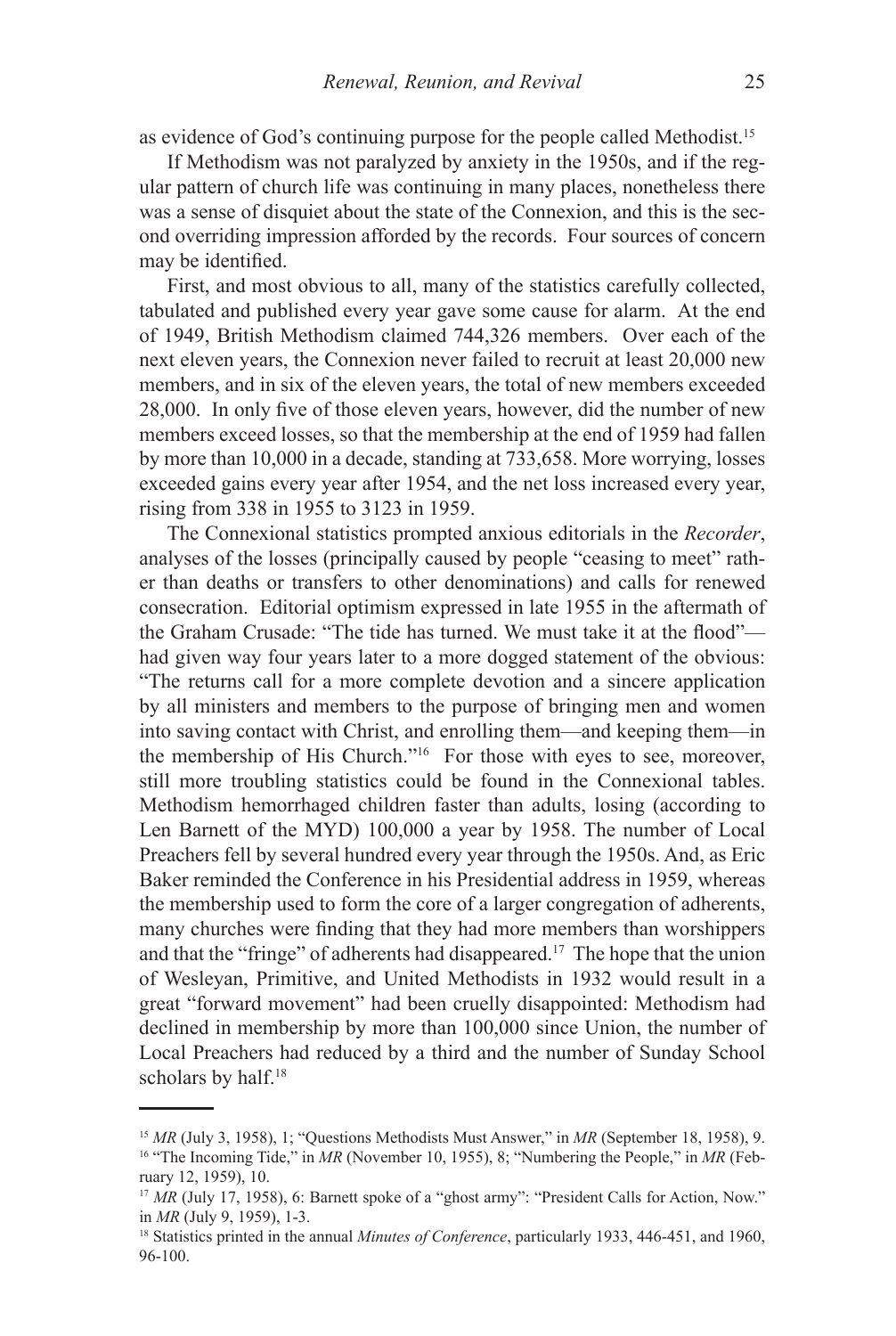The second source of concern focused on the structure and organization of the Church. Eric Baker drew attention in 1959 to the lack of central direction or co-ordination, following the previous Conference's rejection of a plan to give more coherent leadership to the Connexion.19 Disgruntled members of Conference complained that the Connexional departments wielded too much influence, and that ordinary representatives had little opportunity to have their say. One Superintendent Minister even lamented the abolition of the Wesleyan "Legal Hundred," which, he claimed, had functioned as a second chamber in the Conference, able to challenge the secretariat.20

The structural issue which attracted most attention in this period, however, was the challenge of redundancy: in other words, the closure of failing local churches and the amalgamation of societies in close proximity to one another to release money, energy, and personnel for the development of new work in the growing housing estates, suburbs, and "New Towns." It has been said that the goal of the 1932 Union was the streamlining of Methodist resources and the resolution of the problem of "overlapping" societies competing for support in the same community; unfortunately the political price of achieving union was allowing ex-Wesleyan, ex-Primitive, and ex-United Methodist chapels to remain open with dwindling memberships but undiminished mutual suspicion.21 Presidents of Conference inveighed against the attitude of those who were "bogged down in buildings" and who "think more of bricks and mortar than of people,"22 but progress in healing long-standing antagonisms or overcoming tenacious local loyalties seemed painfully slow. When Northampton Methodists, for example, agreed to merge the ex-Wesleyan and ex-Primitive circuits and to tackle the challenge of two churches barely thirty yards apart, facilitating the redeployment of staff to new estates on the outskirts of the town, the *Recorder* hailed it as nothing short of a "miracle," and this was fully twenty- seven years after Methodist Union.<sup>23</sup>

A third and rather different source of concern revolved around the spiritual life of the Church. Sometimes spirituality and structures were juxtaposed: for instance, when Leslie Weatherhead proposed closing two thirds of the chapels in order to concentrate resources into fewer and larger churches, another minister retorted: "Methodism does not need drastic reorganization, but a new spirit."24 Influential lay leaders like Cecil Pawson and Douglas Blatherwick wrote about the importance of the class meeting; Harold Roberts called for a rediscovery of rules as a mechanism for reviving spiritual disci-

<sup>&</sup>lt;sup>19</sup> "President Calls for Action, Now," in *MR* (July 9, 1959), 1-3.

<sup>&</sup>lt;sup>20</sup> "Mr. Bailey Wants Conference 'Spring Clean'," in *MR* (August 27, 1959), 3.

<sup>21</sup> See, for example, the analysis in Robert Currie, *Methodism Divided: A Study in the Sociology of Ecumenicalism* (London: Faber, 1968), 192-193, 287-289.

<sup>&</sup>lt;sup>22</sup> "Mobility is Essence of Evangelism," in *MR* (January 1, 1959), 1. This article was Norman Snaith's "half-time report" during his Presidential year.

<sup>&</sup>lt;sup>23</sup> "Northampton Miracle," in *MR* (October 1, 1959), 3. The Northampton situation was described as "one of the most intractable of all the problems of amalgamation."

<sup>24 &</sup>quot;We Can't Go on Like This," in *MR* (July 8, 1948), 7; the Rev. D. J. McNeill to Editor, *MR* (July 29, 1948), 11.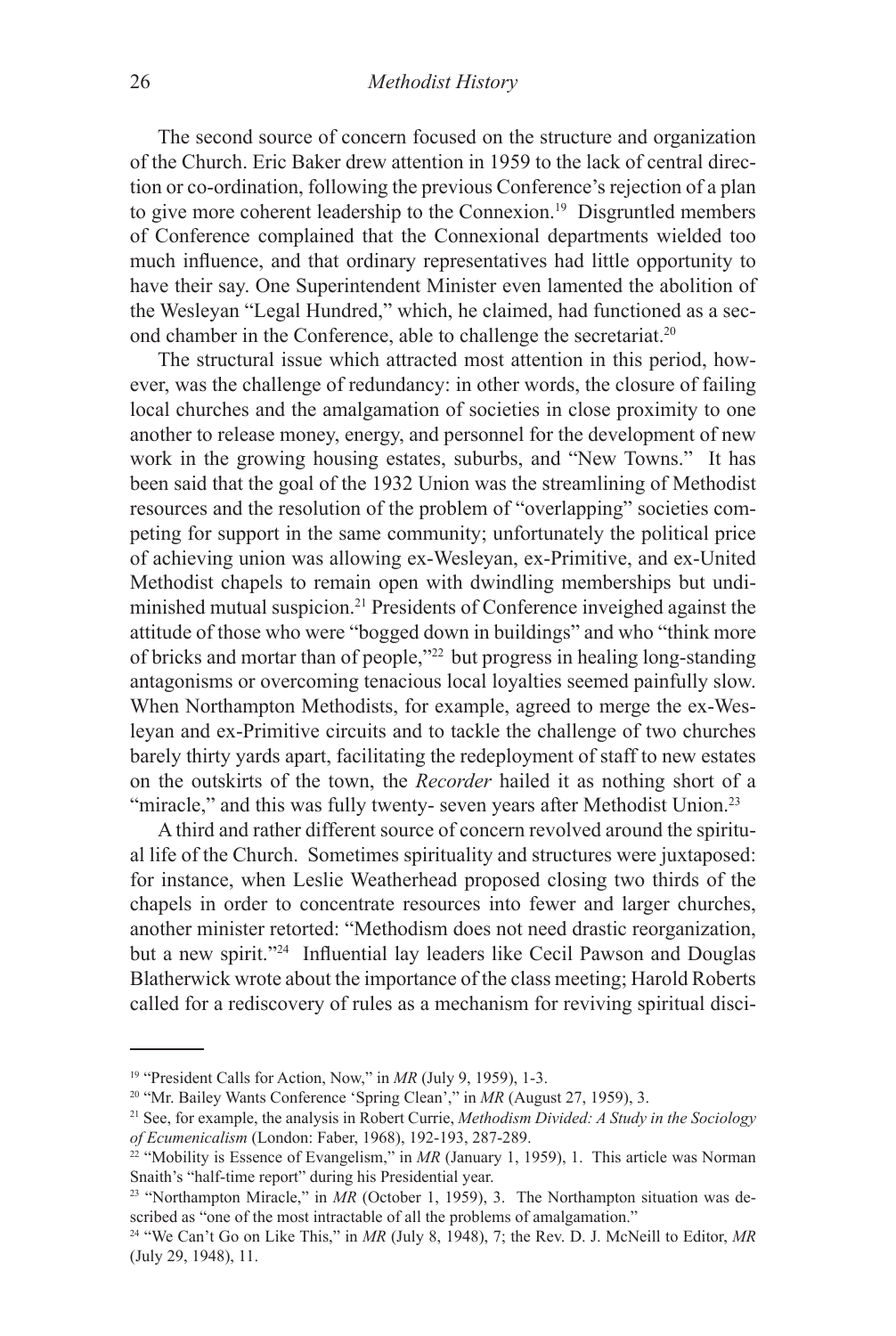pline; Sangster devoted his declining energies to promoting "prayer cells" in a characteristically positive response to a perceived spiritual crisis.25 In his Presidential address to the Conference in 1959, Eric Baker, speaking with the insight of eight years' service as Secretary, ascribed the Connexion's problems to two causes: "We lack direction, and we lack power." The second cause, he continued, was more serious than the first: "We are failing at the spiritual level," in commitment to public worship and to fellowship. Other ministers concurred, instancing churches which put social activities and entertainments above worship, prayer, and mission.26

It may be suggested that there never was a time when someone in Methodism was not lamenting a decline in spirituality and Christian commitment: this is a perennial complaint in all denominations and communions.<sup>27</sup> In the 1950s, however, the issue was perhaps more acute than at other times. Methodist leaders could sense the challenges and opportunities of the postwar world and were confident that the Church could make the most of them, if only it could be galvanized into action. Perplexed at the failure to make a really decisive impact, they looked to spiritual as well as structural weaknesses to account for the disappointing results of their campaigns and initiatives.

A fourth recurring source of concern reflected a perceived lack of connection between the Church and wider society. It is possible that Soper's somewhat Delphic utterance about a "dying church" had this in mind: the casual visitor to the Conference might not discern much of interest or relevance to 1950s Britain in the annual report of the Methodist Youth Department. Where Donald Soper spoke with less than his usual clarity, a younger minister, Rowland Goodwin, made the point more sharply. Writing a monthly column from the perspective of "a young man in the ministry," Goodwin described a jive session in a local bar and drew a vivid contrast between the vibrant and noisy social life of contemporary young people and the unkempt, shabby, and inaccessible premises of the local Methodist chapel.<sup>28</sup>

In a very different context a late nineteenth-century Archbishop of Canterbury, when asked about the contemporary "crisis" in the Church of England, observed that the Church of England had always been in crisis.29 There is much truth in the claim that churches are often simultaneously hoping for revival and preparing for impending disaster, and this may be particularly apparent when church history is viewed through the lenses of the ecclesiastical press and the reported utterances of denominational leaders. In the 1950s, however, crisis and opportunity did seem finely balanced. Although

<sup>25</sup> *MR* (July 3, 1958), 1; W. E. Sangster, "Let's Face These Pressing Needs," in *MR* (September 25, 1958), 11.

<sup>26</sup> See "President Asks for Action, Now," in *MR* (July 9, 1959), 1; R. Goodwin, "We Have Our Angry Young Men," in *MR* (March 5, 1959), 3; "A Protest," the Rev. J. Kenneth Lawton *et al* to Editor, *MR* (April 16, 1953), 13, protesting about "frivolous entertainments,"

<sup>&</sup>lt;sup>27</sup> It may be found in Wesley: see Wellings, "A Time to Be Born and a Time to Die," 152.

<sup>&</sup>lt;sup>28</sup> R. Goodwin, "But Think of the Trouble They Might Cause . . ." in *MR* (May 7, 1959), 6.

<sup>29</sup> Comment attributed to Archbishop A. C. Tait: *Churchman* (August, 1915): 602.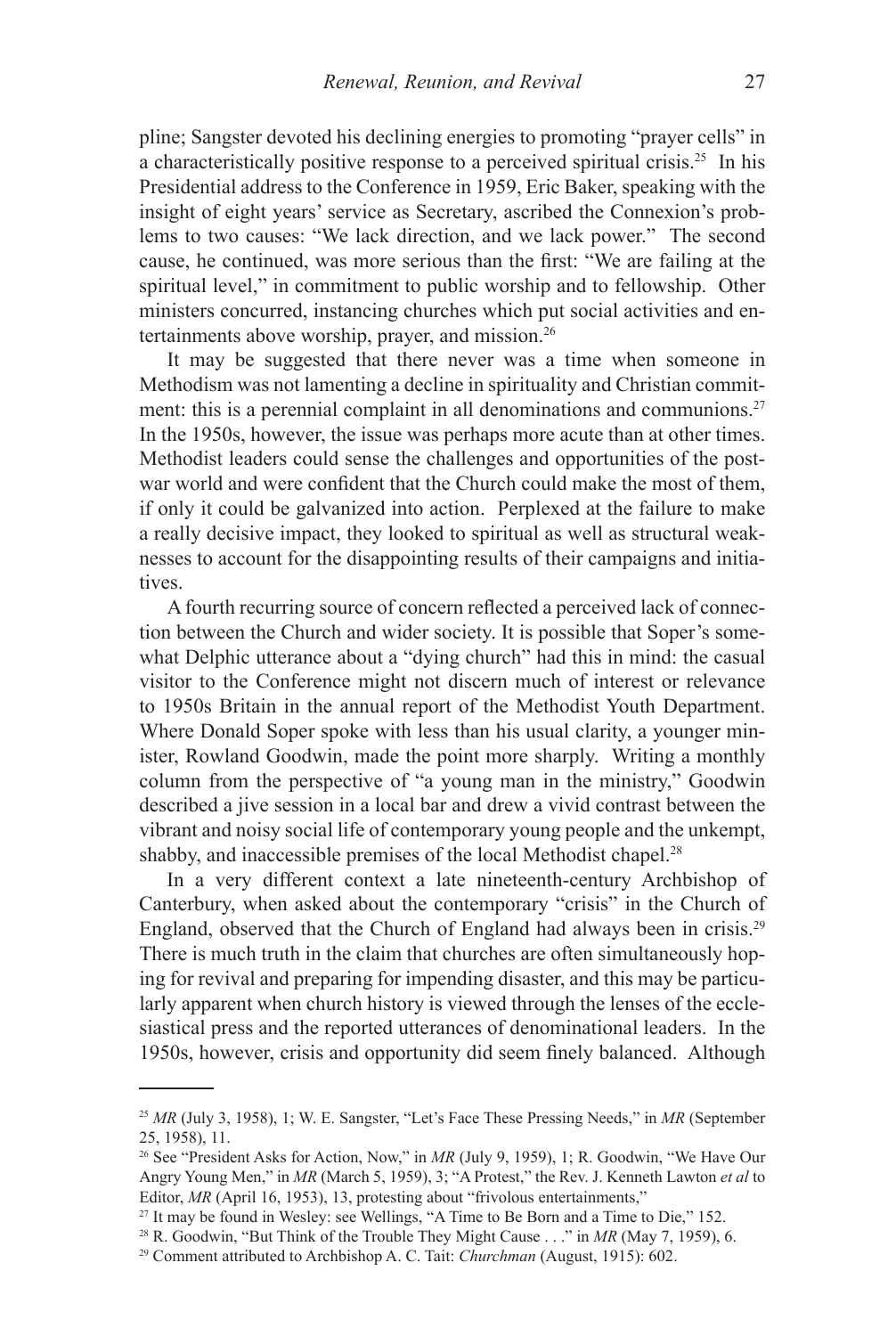Methodist membership was in decline, the Connexion could still claim to be the third largest Christian communion in Great Britain, with huge resources of personnel and property to deploy.30 If the Sunday Schools were shrinking, Methodist youth work was booming, as were the student societies associated with the new and newly expanding universities. Mass evangelism, spearheaded by Billy Graham, Tom Rees, and Eric Hutchings, seemed to be making an impact on British society, and although many Methodists were uncomfortable with "fundamentalism," the Connexion was still committed to an evangelical gospel. Ecumenically, conversations among the Free Churches and between Methodists and Anglicans promised real progress towards Christian unity. At home, Methodism sustained its social witness, both at local level and in the work of the Connexional Christian Citizenship Department, under the leadership of Edward Rogers. Overseas, Methodists were active in the World Council of Churches, in the emergence of autonomous and united churches in Africa and India, and in opposition to apartheid. The mood of the period, therefore, oscillated between hope and despair, excitement and frustration, as Methodists celebrated their achievements, identified opportunities, devised plans to address perceived needs, and struggled to mobilize a large but often inert membership into action. For the remainder of this paper three strategies developed "to serve the present age" of the 1950s and 1960s will be considered: first, reform and renewal; second, reunion; and third, revival.

The *Methodist Recorder*'s front page on November 20, 1958, carried a photograph of Irvonwy Morgan, Secretary of the London Mission Committee, and Oliver Phillipson, General Secretary of the Department of Chapel Affairs, standing in front of a military-style wall map showing the planned extension of housing in and around London. Captioned "Greater London Needs Churches Now," the report described Connexional initiatives to respond to the creation of eight "New Towns" in the Home Counties and listed some of the projects already undertaken to establish a Methodist presence on London County Council "overspill" estates and in the expanding suburbs.<sup>31</sup> This overarching survey, developed in detail in further articles into the spring of 1959, reviewed only the most ambitious of Methodism's many plans for church extension, the most visible element of a program of reform and renewal undertaken in this period. Faced with unprecedented shifts in population, the rapid development of new communities, and the consequent decline of city center and urban "inner belt" churches, Methodism responded with a vigorous program of church building and church planting. War damage helped the process, as redundant buildings were not repaired and compensation from the War Damage Commission was used to fund new work. Albert Hearn, making his final report to Conference on behalf of the Chapel Committee in 1958, claimed that Methodism was spending £2 million *per annum* on new buildings. Three years later, Phillipson reported that

<sup>30</sup> W. E. Sangster, "Questions Methodists Must Answer," in *MR* (September 18, 1958), 9.

<sup>&</sup>lt;sup>31</sup> "Greater London Needs Churches Now," in *MR* (November 20, 1958), 1.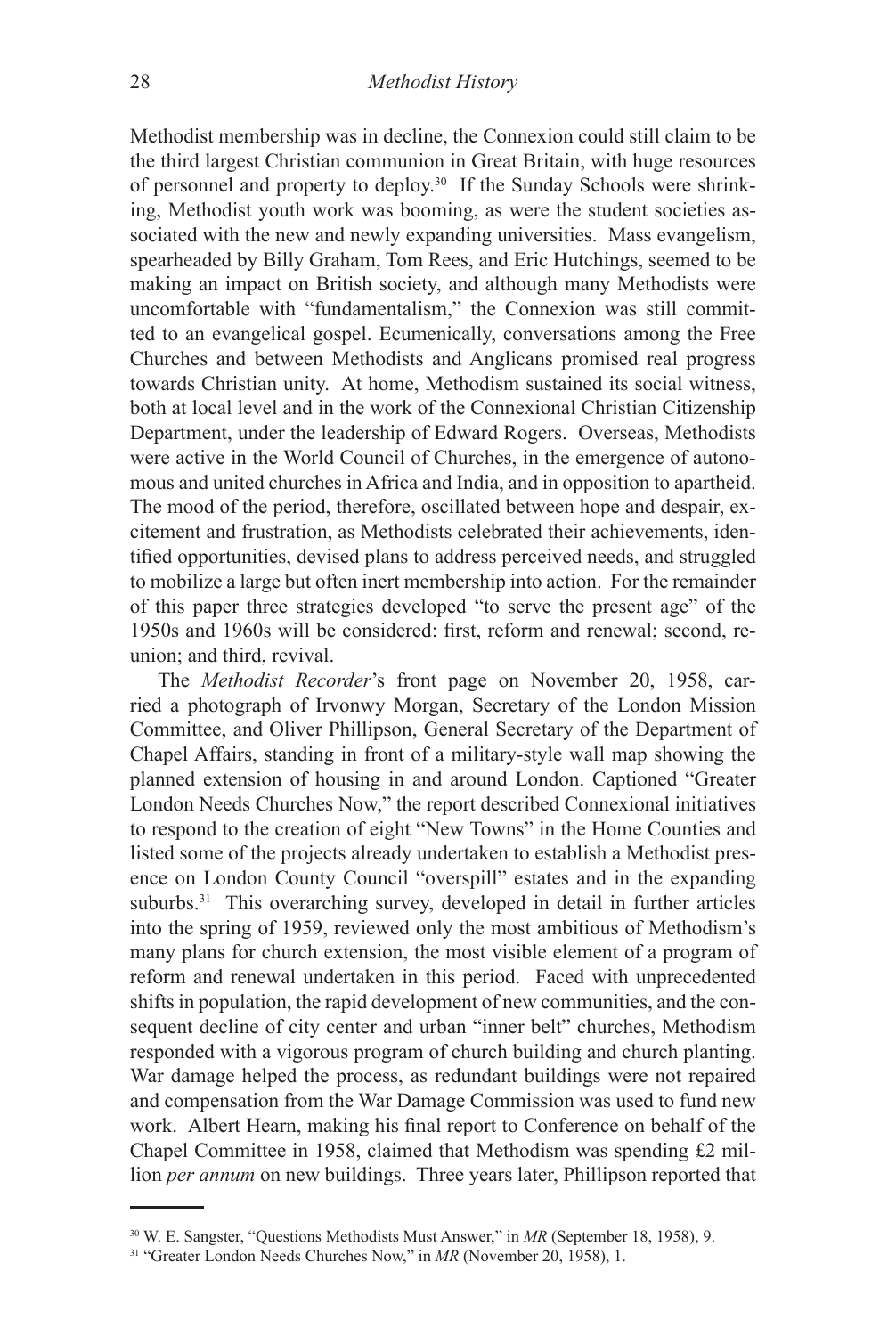the Connexion had disposed of 2810 properties since 1932 and had carried through a £12 million building program over six years. In the London suburban circuits, for example, Ealing and Acton saw five building schemes in six years and Harrow eight schemes in ten years. At Little Chalfont, in the Buckinghamshire commuter belt, a typical new church was opened a stone's throw from the Metropolitan line tube station, to accommodate a Methodist society less than ten years old. A cluster of new churches, some of them dual purpose halls, was constructed to serve the expanding towns of Hemel Hempstead, Stevenage, and Welwyn Garden City. In Manchester, the vast new estate at Wythenshawe, built to house 100,000 people, was provided with a new church costing £60,000: significantly, the Methodist dignitary who laid the foundation stone was also Lord Mayor of Manchester and chair of the Corporation's Housing Committee.<sup>32</sup> Almost every issue of the *Recorder* in the 1950s carried reports of buildings refurbished, extended, or constructed on new sites as Methodism sought to reposition its plant for the post-war world.

As has already been suggested, reconstruction could serve the reorganization of the Church at society and circuit level. The new Spring Bank chapel in Hull, for example, opened in October of 1959, replaced four older buildings, two ex-Wesleyan and two ex-Primitive, from three different circuits.33 The 1950s saw a steady stream of society and circuit amalgamations, not all as spectacular as the Northampton "miracle," but all testifying to progress in gathering the over-ripe fruits of Methodist Union. Slowly and painfully, "overlapping" was reduced and resources rationalized. In some cases, however, reorganization came too late, and the admission of defeat by a local society meant not amalgamation with another Methodist cause but the disappearance of the Methodist witness in a community.34

Further up the Connexional pyramid, 1957 saw a wholesale remodeling of the Home Districts, as the forty-six Districts established in 1932 were reduced to thirty-four. There were inevitable murmurs of discontent at the redrawing of the boundaries: for instance, Fred Pratt Green, Chairman of the new York and Hull District, found that the principal centers of the District did not relate readily to one another, and that the practicalities of travel militated against attendance at District committees.<sup>35</sup> This was a wider concern in the period, with complaints about long journeys home after evening meetings and requests for District Synods to move from midweek to weekend gatherings.

The advent of the new and larger Districts was partly caused by the move

<sup>32</sup> *MR* (July 17, 1958), 6; "Look on Credit Side," in *MR* (January 5, 1961), 1; "Greater London Needs Churches, Now," in *MR* (November 20, 1958), 1; "Builders' Log," in *MR* (October 8, 1959), 12. Mention should be made of the guidance offered by the Department for Chapel Affairs as early as 1946 in E. Benson Perkins and Albert Hearn, *The Methodist Church Builds Again* (London: Epworth, 1946).

<sup>&</sup>lt;sup>33</sup> "Fourfold Union for Hull," in *MR* (February 5, 1959), 5 and (October 1, 1959), 2.

<sup>34</sup> W. E. Sangster, "Starting Again on Note of Realism," in *MR* (September 11, 1958), 1.

<sup>&</sup>lt;sup>35</sup> *MR* (April 16, 1959), 13 (interview by George Parkinson).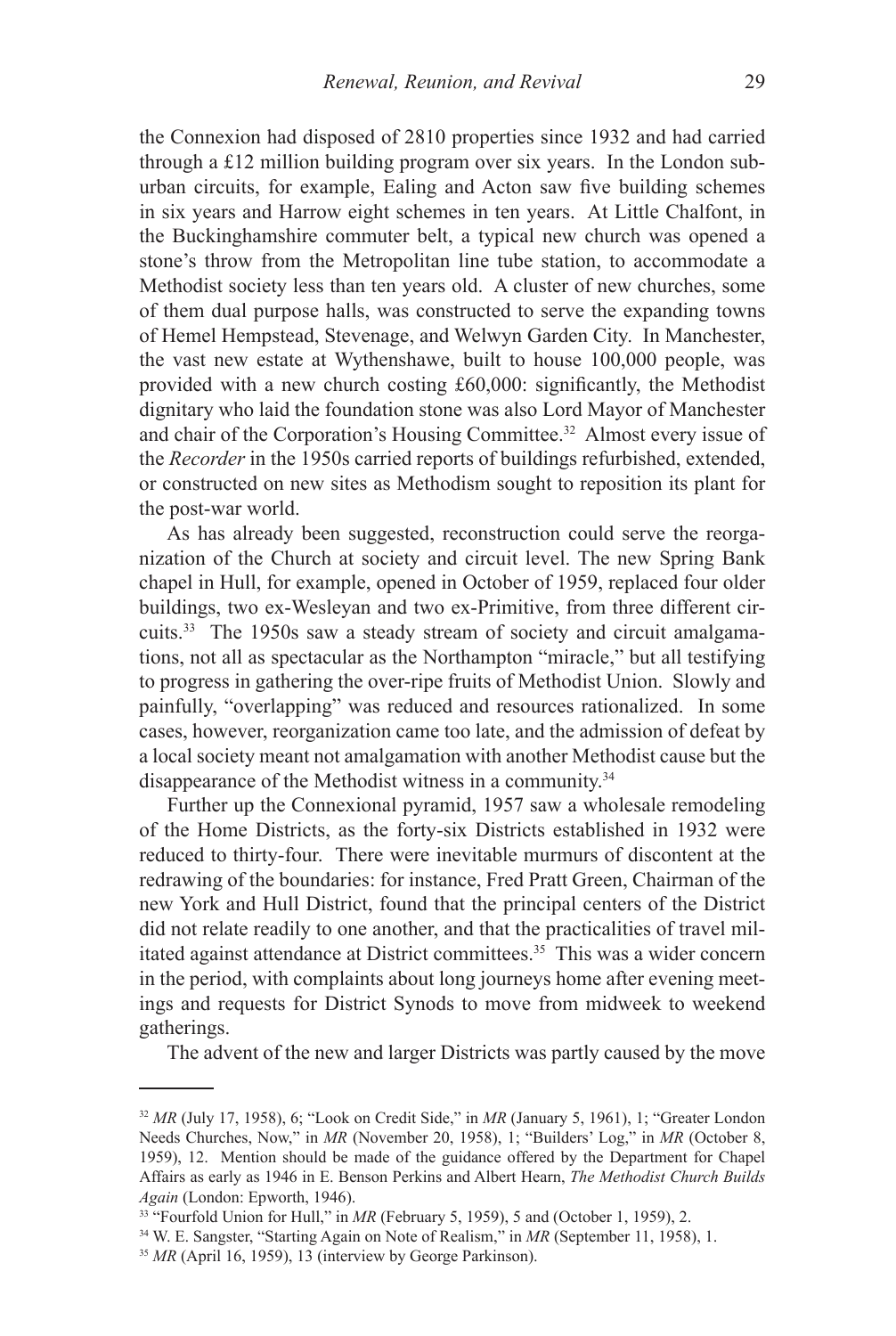to appoint "separated Chairmen": that is, ministers who would serve the Districts full-time, rather than chair the Synods in addition to holding circuit responsibilities. There were precedents for this, particularly in the Wesleyan strand of Methodism: W. H. Heap, for example, served in the East Anglia District in the 1920s as Chairman and District Missionary, without circuit duties,36 and by the mid-1950s there were several Districts with separated Chairmen. In a series of reports from 1955 onwards, the Conference decided to give most Districts a separated Chairman and to redefine the Chairman's role in terms of pastoral care of the ministers, "evangelical leadership" in a fast-changing society, and efficient administration. It is interesting to note that the earlier reports emphasized strategic leadership and planning as the principal benefits of the change (1955), while later documents gave pride of place to the Chairman's role as "pastor *pastorum*" (1958). Whether the Anglican-Methodist Conversations and reflections on episcopacy had any influence on this reshaping of priorities is open to debate.<sup>37</sup>

As well as reorganizing the buildings and the structures of Methodism, a stream of initiatives sought to revitalize the Connexion's spiritual life. Three may be mentioned. The first was linked to the "Year of Evangelism" proposed by the 1951 World Methodist Conference. The WMC met in Oxford, and suggested a "simultaneous mission in World Methodism," beginning with a year of preparation in 1952, leading to a worldwide campaign in 1953.38 The WMC's idea caught the imagination—or raised the hopes—of British Methodist leaders, and 1952-53 saw plenty of encouragement given to evangelism. The campaign was commended by the President and Vice-President of the Conference, Howard Watkin-Jones and Cecil Pawson, respectively. The President-designate, Colin Roberts, was known to be an effective strategist for evangelism, and he brought the resources of the Home Mission Department to bear on the preparations. Vincent Taylor wrote a series of articles on "Doctrine and Evangelism" for the *Methodist Recorder*. Above all, however, Sangster devoted his energies and enthusiasm to the cause, in a stream of articles and pamphlets. As has already been noted, and as Soper commented in his Presidential address, despite these efforts, the results of the year were disappointing: Methodism had seen "a thin but steady trickle of converts," but "whatever has happened revival has not come, at least in the time-honored sense of that much used and much abused word."39

<sup>36</sup> *MR* (November 26, 1953), 6.

<sup>37</sup> The developments and reports are summarized in George Thompson Brake, *Policy and Politics in British Methodism 1932-1982* (London: Edsall, 1984), 70-76. In *A History of English Christianity 1920-1990* (London: Collins, 1986 and later editions), Adrian Hastings describes the change as "a process of moderate episcopalization bringing Methodists one step nearer to the Anglican way of structuring the ministry," (citing the third [1991] edition, at 462).

<sup>&</sup>lt;sup>38</sup> W. E. Sangster, "The World Methodist Mission: How It Began," in *MR* (January 10, 1952), 4. 39 H. Watkin-Jones, "Do Not Wait Until 1953," in *MR* (April 3, 1952), 3; W. E. Sangster, "So Far, So Good," in *MR* (June 5, 1952), 4; *MR* (July 17, 1952), 3 (Roberts' Presidential Address); Vincent Taylor, *Doctrine and Evangelism* (London: Epworth, 1953), based on twenty articles in the *MR*; *MR* (July 16, 1953), 3. Others were more positive: thus Leslie Davison wrote of "grand work for God" in the Wolverhampton and Shrewsbury District, in *MR* (December 3, 1953), 1.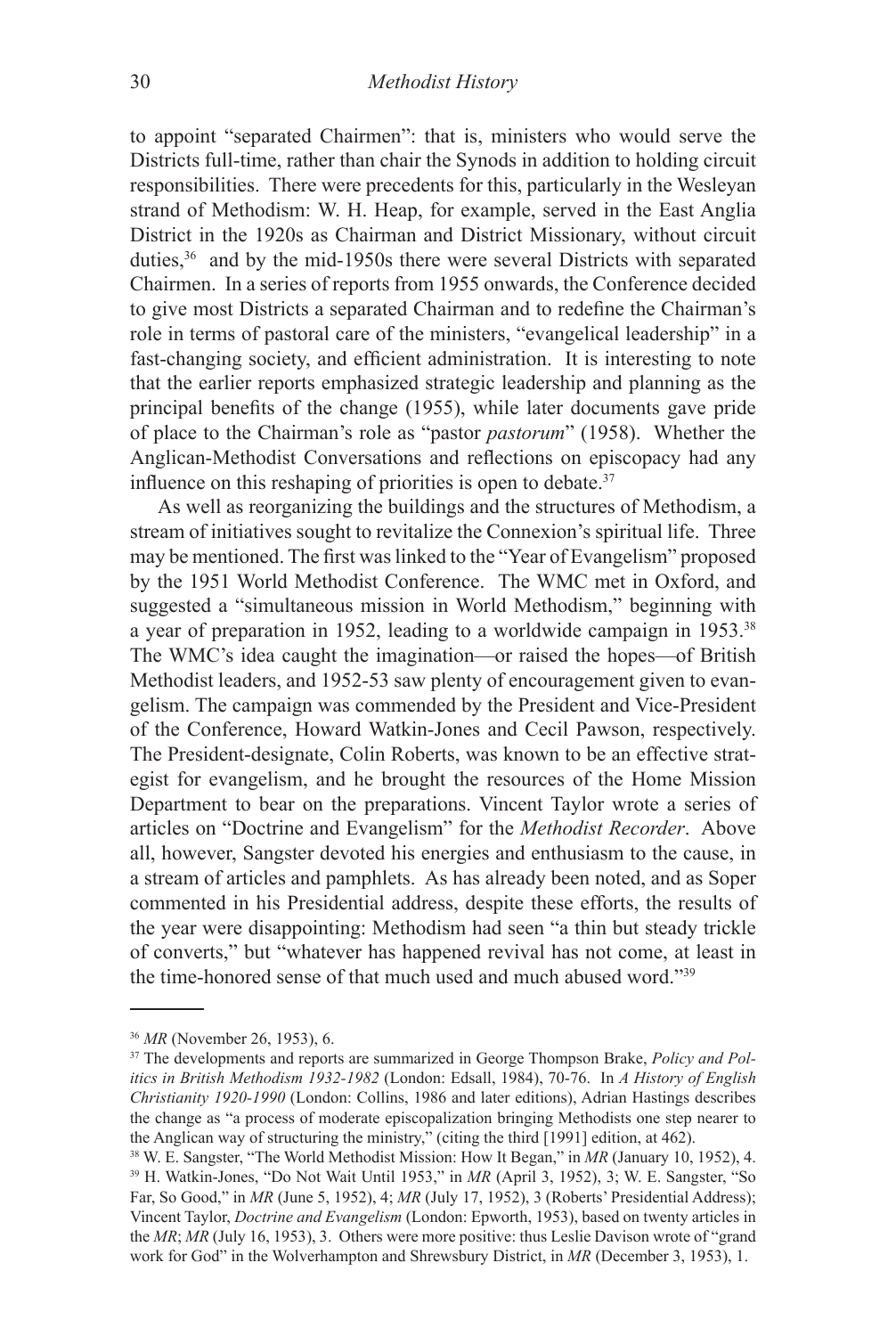A second initiative was undertaken by an influential group of eighty lay leaders, the so-called "Westminster Laymen." who met in April of 1954, with Colin Roberts' encouragement, for a conference at Westminster College. The group's first meeting and its call to action, *Laymen Speak to Laymen*, was succeeded by a second gathering and a second publication, *Laymen Speak to Laymen—Again*. In April of 1959, 180 representatives gathered in Oxford to hear an "off-the-record" appraisal of Methodism by the President (Norman Snaith), a "trenchant" address by the President-designate (Eric Baker), and a series of recorded interviews with Church leaders including the Australian Methodist Alan Walker and Kenneth Slack of the British Council of Churches. The "Westminster" group comprised a Connexional elite, well-represented among Vice-Presidents and Methodists prominent in the regions. It saw itself as a "ginger group," concerned "that Methodism . . . must be revitalized, its traditional emphases reaffirmed, and its disciplines made to work effectively, and its faith in its Master and in its own mission restored." Besides rhetoric about a more effective partnership between ministers and lay people, however, it is not clear what the "Westminster" movement achieved.40

Reflection on the lessons, and on the meager results, of the Year of Evangelism, combined with observation of impressive church growth in the United States,<sup>41</sup> may have prompted Sangster to champion a third initiative at the end of the decade. In 1958—the year of Soper's "dying church" speech—Sangster led the Home Mission Department in a new emphasis on apologetics and on prayer, promoting "prayer cells" as a way of reviving prayer meetings without falling back into the mistakes which had undermined the effectiveness of the older gatherings. Sangster commended and promoted the new movement in the Methodist press, provided booklets to guide leaders, invited groups to inform the Department of their existence, and supplied a quarterly bulletin to support duly registered cells. Over a thousand cells had registered by the end of May of 1959, representing a membership of some 10,000 people. Sangster's emphasis on prayer dovetailed with Eric Baker's analysis of the spiritual weakness of Methodism in his Presidential address, and with his call for a renewed commitment to fellowship.42

Stepping back from the detail of building schemes, ecclesiastical restructuring, and initiatives in spirituality and evangelism, the activities reviewed under the broad heading of reform and renewal shared a sense of purposeful development and confidence in the ability of the Church, under God,

<sup>40 &</sup>quot;Laymen Call the Church to Action," in *MR* (April 19, 1954), 1-3; "Spiritual Lay Leaders Needed," in *MR* (April 16, 1959), 1-3. Leading Westminster Laymen included Douglas Blatherwick and Philip Race, Vice-Presidents in 1956 and 1957 respectively.

<sup>&</sup>lt;sup>41</sup> During the Year of Evangelism, for example, American Methodism gained more than 200,000 members: see *MR* (December 17, 1953), 1.

<sup>42</sup> W. E. Sangster, "Let's Face These Pressing Needs," in *MR* (September 25, 1958), 11; W. E. Sangster, "Standing in the Need of Prayer," in *MR* (November 27, 1958), 11; (December 4, 1958, 13); and (December 11, 1958), 13; *MR* (May 21, 1959), 14.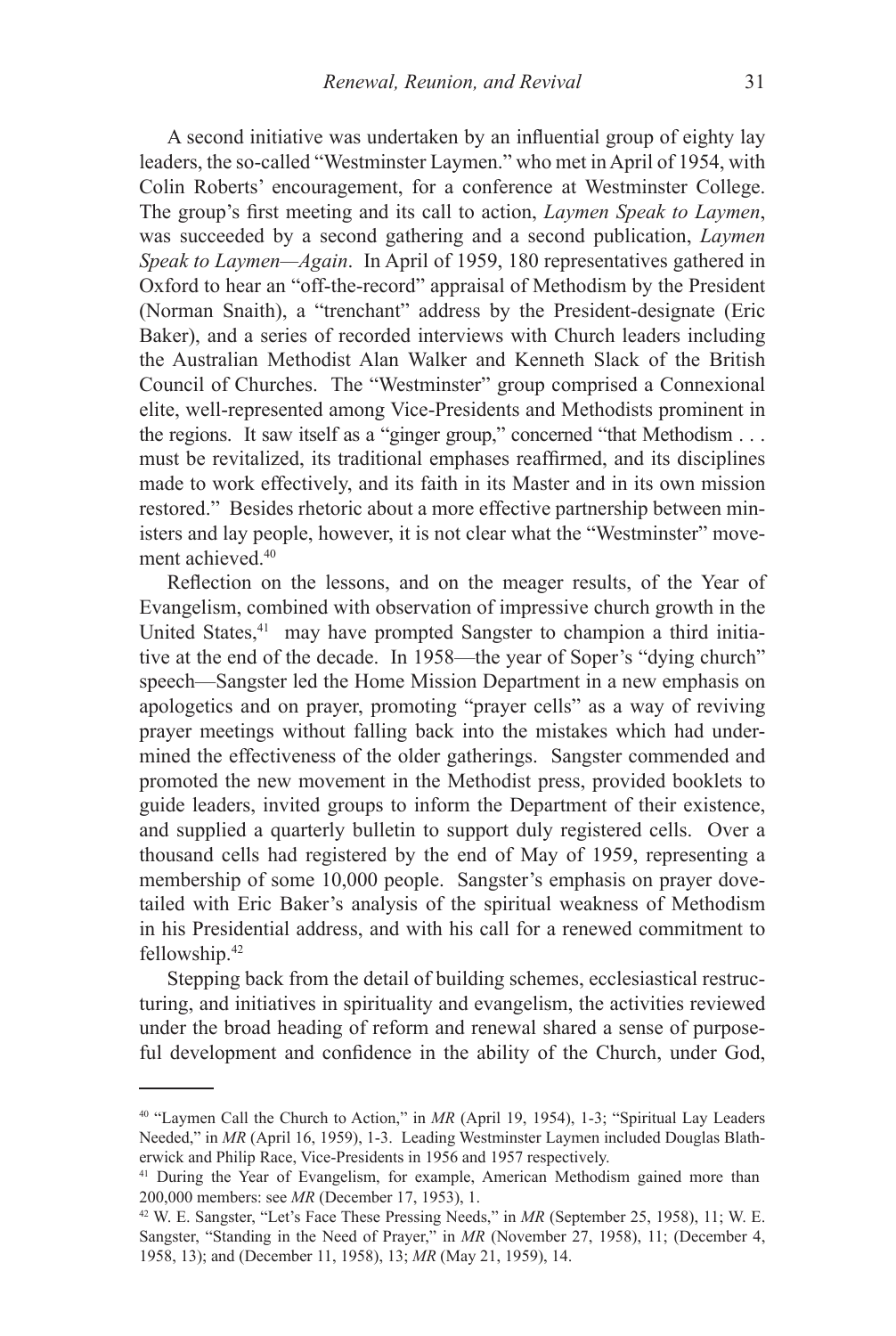to solve its problems, meet the challenges of the present age, and take the opportunities before it. The routine rhetoric of crisis was matched by strategic thinking, careful planning, and a great deal of prayer and hard work. This constructive approach to the challenges of the day was exemplified by Sangster, and seemed justified by the steady stream of new buildings, the growth of Methodist work among young people and students, the expanding suburban churches, and the impact of ventures like Bill Gowland's pioneering emphasis on industrial mission.43 It should be added that there were other voices which, at times, were less confident about the capacity of the Church to connect with an increasingly affluent and increasingly indifferent society: Soper, for example, reflected in his 1953 Presidential Address on the challenges to theism and noted the prevalence of a wistful agnosticism in modern Britain.44 The general tone of Methodist comment, however, and the general assumption of Methodist policy, was that if the Church reformed its organization and improved its methods, it would make a significant impact once again.45

Alongside reform and renewal as a response to the needs of the "present age" may be placed reunion: not the reunion of the divided strands of Methodism, but the quest for a wider Christian unity in Great Britain. Reference has already been made to the denominational competition which marked, or marred, the Church life of the nineteenth century, but this picture of sectarian insularity and suspicion needs to be qualified by the recognition that a variety of activities, institutions, and initiatives brought the churches together, albeit under carefully controlled conditions. Nonconformist grievances prompted alliances to secure civil equality or to resist perceived Anglican privileges; even to campaign for the disestablishment of the Church of England.46 If the Liberation Society represented militant Nonconformity in opposition to the State Church, the Free Church Council movement of the 1890s emphasized the positive aspects of Free Church endeavor in evangelism, fellowship, and social reform.<sup>47</sup> Across the Episcopalian divide, evangelicals from the Established and Free Churches co-operated in the national committees and local auxiliaries of the British and Foreign Bible Society, and in the annual week of prayer organized by the Evangelical Alliance. Campaigning bodies and pressure groups were able to draw on an even wider circle of support, so that the National Vigilance Association, for instance, numbered among its patrons Cardinal Manning; a clutch of Anglican bish-

<sup>&</sup>lt;sup>43</sup> Gowland contributed a monthly article to the *MR*, entitled "The Church on the Factory Floor"; see also David Gowland and Stuart Roebuck, *Never Call Retreat: A Biography of Bill Gowland* (London: Chester House, 1990), chapters 5 and 6.

<sup>44</sup> *MR* (July 16, 1953), 3.

<sup>45</sup> Thus Norman Snaith's contrast, after six months of Presidential travels, between Methodist churches which would make the angels rejoice and ones which would make them weep, in "Mobility is Essence of Evangelism," in *MR* (January 1, 1959), 1. Snaith's article was predicated on the assumption that change was possible.

<sup>46</sup> See, for example, Timothy Larsen, *Friends of Religious Equality: Nonconformist Politics in Mid-Victorian England* (Suffolk, UK: Woodbridge, 1999).

<sup>47</sup> E. K. H. Jordan, *Free Church Unity* (London: Lutterworth, 1956), 26.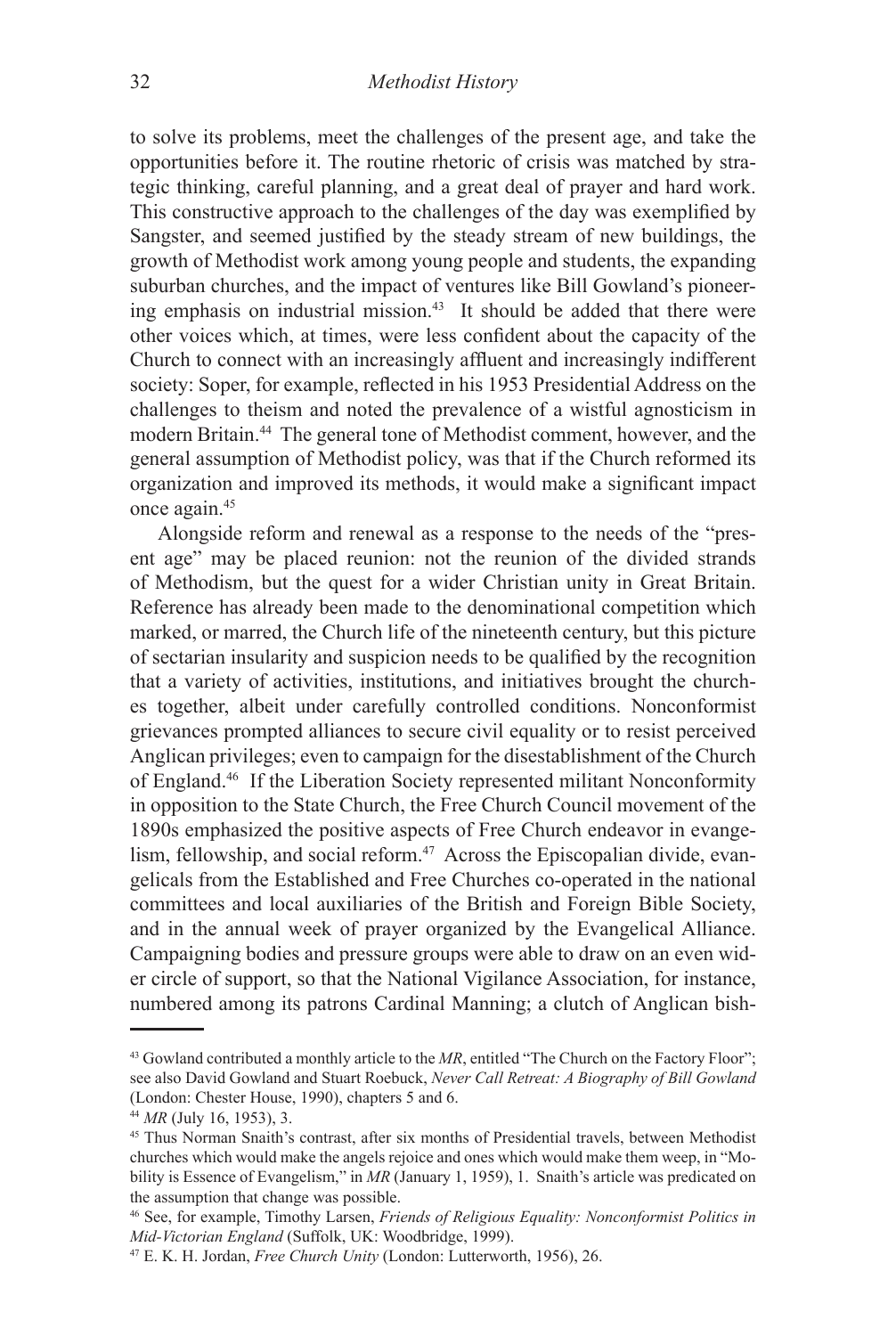ops; Bramwell Booth of the Salvation Army; the Baptist Dr. Clifford; the Congregationalist Andrew Mearns; and the Wesleyans Percy Bunting, Hugh Price Hughes, and Thomas Bowman Stephenson.<sup>48</sup>

The closing decades of the nineteenth century and the first years of the twentieth saw a growing commitment to move beyond cooperation toward reunion, prompted partly by the concerns of the missionary societies and partly by the interdenominational work and experience of the Student Christian Movement. Dissatisfaction with division bore fruit in a series of ecumenical conferences, from the Edinburgh Missionary Conference of 1910 through the Life and Work and Faith and Order meetings of the 1920s and 1930s to the first assembly of the World Council of Churches in 1948. From 1919 onwards, negotiations were under way to inaugurate a united church in South India; and this process came to completion in 1947. Ecumenical cooperation, therefore, was on the agenda of all the churches in the first half of the twentieth century, and there was a clear shift from an older evangelical assertion of the reality of spiritual unity in an invisible Church toward a belief that Christians should work for intercommunion and the visible unity of the Body of Christ, in obedience to Jesus' High Priestly prayer in John 17 and for the sake of effective mission.<sup>49</sup>

British Methodism played a full part in the endeavors of what Horton Davies has called "the ecumenical century." It was a maverick Wesleyan, Henry Lunn, who invited Anglican and Free Church leaders to meet at Grindelwald in 1892 to confer on reunion, while Hugh Price Hughes was a leading advocate of the Free Church Councils and Congresses.50 Methodists were active in the Edinburgh Conference, in the Life and Work Movement, in the Faith and Order gatherings, and in the negotiations leading to the creation of the Church of South India. Methodist leaders like John Scott Lidgett, Newton Flew, and Harold Roberts, in successive generations, were closely involved in the quest for Christian unity.51

In the late 1940s and early 1950s the cause of reunion in England offered two possibilities. Free Church Union had been canvassed at various points during the twentieth century,<sup>52</sup> but despite the continued existence at national

<sup>48</sup> Edward J. Bristow, *Vice and Vigilance. Purity Movements in Britain since 1700* (Dublin: Gill and Macmillan, 1977), 234-235. Bunting was chairman of the executive committee of the NVA. 49 See Ruth Rouse and Stephen Charles Neill, eds., *A History of the Ecumenical Movement 1517-1948* (London: SPCK, 1954); and Bengt Sundkler, *Church of South India: The Movement towards Union 1900-1947* (London: Lutterworth, 1965).

<sup>50</sup> Jordan, *Free Church Unity*, 20-30; Sir Henry S. Lunn, *Chapters from My Life. With Special Reference to Reunion* (London: Cassell and Company, 1918), chapter 12. Lunn observes that Hughes was anxious to exclude the Unitarians from the Free Church Councils (178).

<sup>&</sup>lt;sup>51</sup> On Lidgett, see Rupert E. Davies, "The Ecumenical Statesman," in Rupert E. Davies (ed.), *John Scott Lidgett. A Symposium* (London: Epworth, 1957); and Alan Turberfield, *John Scott Lidgett: Archbishop of British Methodism?* (Peterborough: Epworth, 2003), parts 5 and 6; on Flew, Gordon S. Wakefield, *Robert Newton Flew, 1886-1962* (London: Epworth, 1971), chapter 7; on Roberts, John H. Lenton, *Harold Roberts* (Peterborough: Foundery, 1995).

<sup>52</sup> For instance, by the Baptist leader J. H. Shakespeare in 1910: John A. Newton, "Protestant Nonconformists and Ecumenism," in Alan P. F. Sell and Anthony R. Cross, eds., *Protestant Nonconformity in the Twentieth Century* (Cumbria, UK: Carlisle, 2003), 361.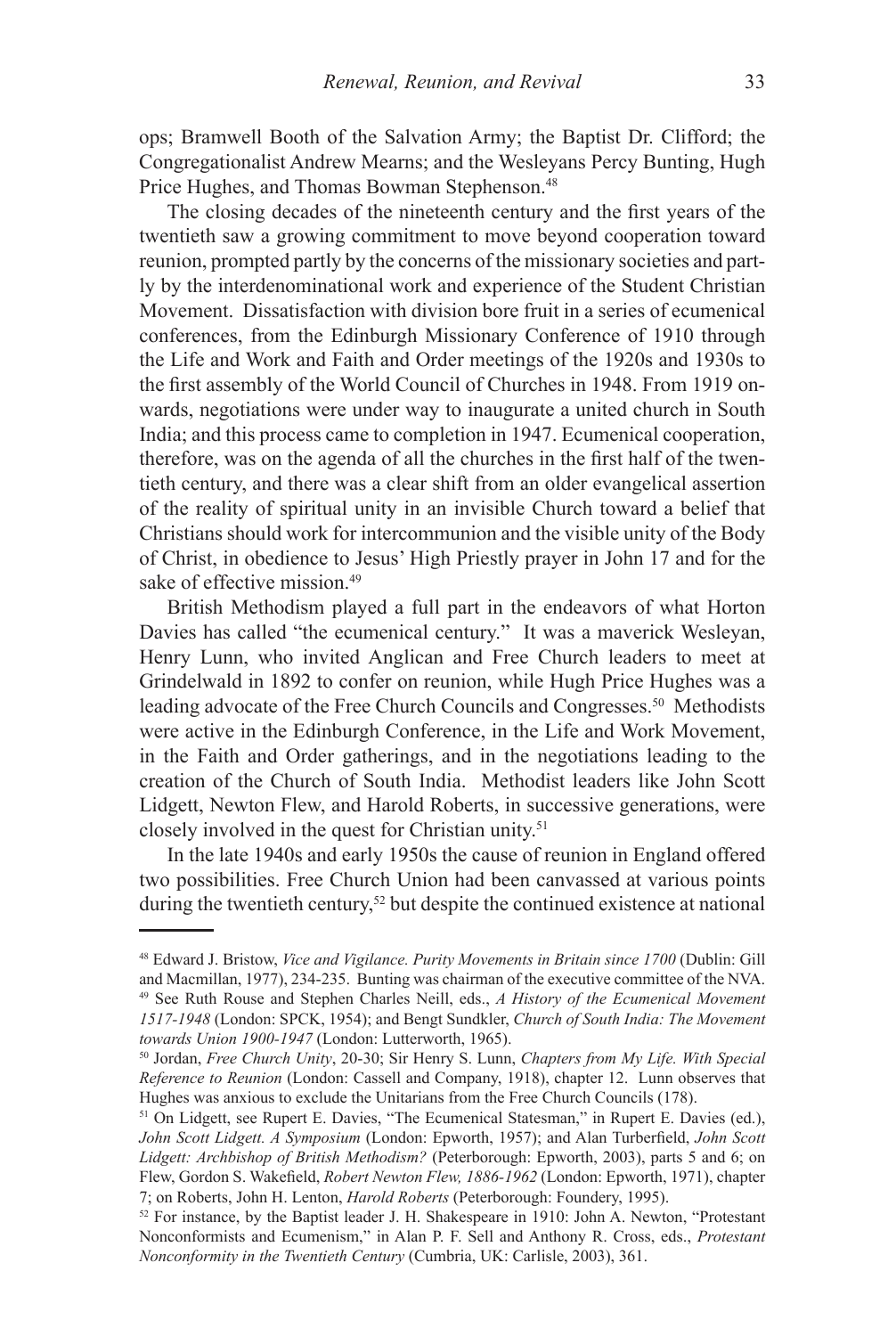and local levels of the Free Church Federal Council, and the disappointment of some Methodists at the lukewarm response of the Council in October of 1959 to a scheme to bring together Methodists, Baptists, Congregationalists and Presbyterians, connexional energies were largely devoted to exploratory "Conversations" with the Church of England.53

Formal discussions between the denominations can be traced at least as far back as the "Appeal to All Christian People" issued by the Lambeth Conference of 1920. The immediate cause of the "Conversations" process, however, was Archbishop Fisher's 1946 Cambridge University Sermon, "A Step Forward in Church Relations," in which Fisher invited the Free Churches to consider taking some form of the historic episcopate into their systems as a way of facilitating intercommunion.<sup>54</sup> The archbishop's initiative produced a positive response, and the resulting discussions between representatives of the Free Churches and the Church of England led to the report *Church Relations in England*, published in 1950. In 1952 and 1953 the Methodist Conference, alone among the Free Churches, declared its readiness to proceed with the Conversations provided certain conditions were met, although concern was expressed from the floor of Conference that Methodist leaders might be out of touch with the rank and file of the Connexion on episcopacy. In 1955 the Convocations of Canterbury and York also agreed to proceed, and a committee was set up, with broad membership but somewhat ambiguous terms of reference. This committee published its first report, the *Interim Statement*, in the summer of 1958.<sup>55</sup>

When Harold Roberts presented the *Interim Statement* to the Methodist Conference, he acknowledged that the group's discussions had been wide-ranging and exploratory, pressing beyond the immediate vexed question of episcopacy to common ground on the Scriptures, the Creeds and the sacraments, and differences on the theology of the Church. Roberts welcomed this broader approach to the issues underlying the search for unity, but critics like David Foot Nash and Kingsley Barrett were quick to observe that the Conversations group had not only expanded the range of topics under consideration, but had also redefined the goal of the process, replacing intercommunion with an explicit commitment to organic union. The Conference agreed to "refer the interim report to the thought and prayer of the Methodist people," encouraging that "wherever possible the statement should be considered by joint meetings of Anglicans and Methodists in circuits and parishes." Although the resolution was eventually passed *nemine contradicente,* the debate in 1958 revealed the existence of deep disagreements within the

<sup>53 &</sup>quot;That 'Faraway Union'," in *MR* (October 8, 1959), 1. Jordan was only cautiously optimistic about the prospects for Free Church Federation in the final chapter of *Free Church Unity*, published in 1956.

<sup>&</sup>lt;sup>54</sup> This section of the paper draws on John Munsey Turner, "The Walk to the Paradise Garden," in his *Conflict and Reconciliation: Studies in Methodism and Ecumenism in England, 1740- 1982* (London: Epworth, 1985).

<sup>55</sup> Turner*,* 193-196; Newton, "Nonconformists and Ecumenism," 366; Brake, *Policy and Politics*, 99-103; *MR*, Conference Sketch (July 30, 1953), 9.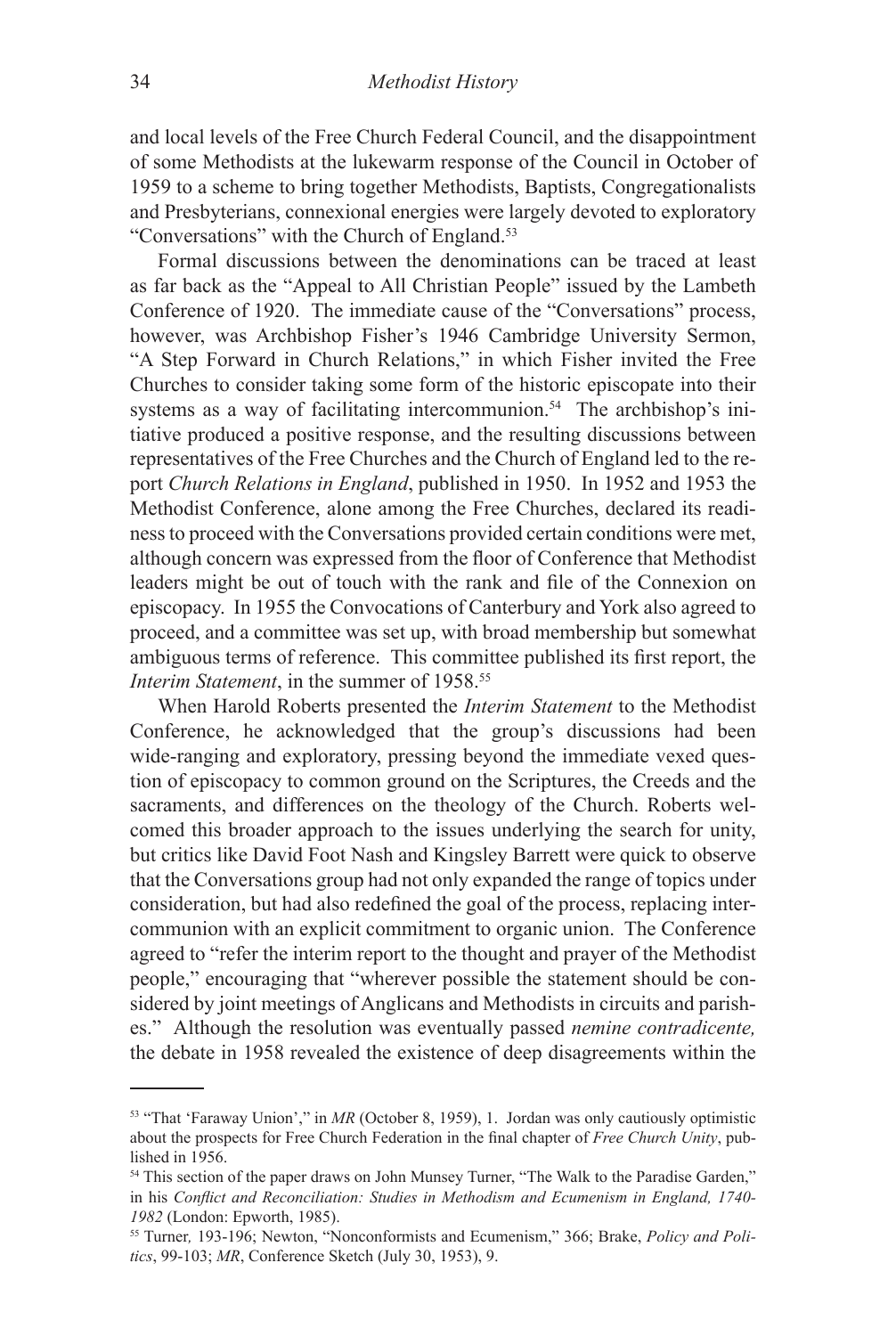connexion.56 As usual, the letters page of the *Recorder* allowed the protagonists to continue their arguments, and the paper carried correspondence from such heavyweights as Foot Nash, Roberts, Thomas Tiplady, and E. Benson Perkins up to the end of the year, and beyond. An article by Gordon Rupp claiming that constitutional and limited episcopacy would have been endorsed by Methodists from the Wesleys and Jabez Bunting to Wilbert Howard and A. S. Peake drew a furious response from Elsie Harrison, who developed her case into an assertion that ecclesiastical history could be divided into parallel Episcopalian and Presbyterian strands, that Methodism belonged properly with the Presbyterians and that "Methodism is not the child of the Church of England."57 Despite long-range bombardment by correspondence and a dozen critical memorials from the circuits, the 1959 Conference voted in favor of continuing with the Conversations.<sup>58</sup>

The 1959 vote occurred with Norman Snaith, an avowed critic of episcopacy, in the Presidential chair. Snaith was a member of the Conversations, and supported the continuation of the dialogue; indeed, he expressed regret that Barrett had not accepted an invitation to join the group. It is important to remember, therefore, that both advocates and sceptics in the late 1950s could emphasize the provisional nature of the conclusions reached by the Conversations and predict an indeterminate process of negotiation with no preconceived results.59 It was only in 1963, with the publication of the final report and its recommendation of a two-stage scheme of union that divisions became sharper and debate more acrimonious. Whereas in 1959 only isolated voices questioned the representative nature or integrity of the committee, after 1963, Methodism was forced to choose between the majority and minority reports, with pressure groups lobbying for and against the scheme.<sup> $60$ </sup>

Adrian Hastings offers an unsympathetic appraisal of the impact of the Conversations on Methodism in the next decade: "Methodism in the 1960s, while awaiting union, had little history, except for an unprecedented rate of numerical decline. At the end it was left with only a smack in the face.<sup>"61</sup> In the late 1950s, however, the Conversations, although important and controversial, did not totally dominate the Connexional agenda and certainly did

<sup>56</sup> *MR* (July 10, 1958), 6-7.

<sup>57</sup> E. G. Rupp, "Methodist Churchmanship," in *MR* (December 11, 1958), 13; "Anglican-Methodist Conversations," Elsie Harrison to editor, *MR* (December 18, 1958), 7; "Anglo-Methodist Conversations," Elsie Harrison to editor, *MR* (January 29, 1959), 7. Mrs. Harrison's broadbrush approach to church history recalls the discussion of "Methodism" as "a recurrent form of Christianity" in Rupert E. Davies, *Methodism* (Harmondsworth, 1963) (citing third impression of the second [1985] edition, London: Epworth Press, 1994, at page 11).

<sup>58 &</sup>quot;Conference: The Conversations will go on," *MR* (July 23, 1959), 7.

<sup>59</sup> Thus, Harold Roberts, in Lenton, 7; Gordon Rupp, "Methodist Churchmanship"; "Conversations on Unity," in *MR* (July 10, 1958), 10: "It cannot be too plainly said that these conversations do not commit anyone to anything."

<sup>60</sup> One speaker in 1959 asked, "If any of the representatives in the Conversations have one foot in the Church of England?" in "The Conversations Will Go On," in *MR* (July 23, 1959), 7; Brake, *Policy and Politics*, 104-108.

<sup>61</sup> Hastings, *English Christianity*, 549.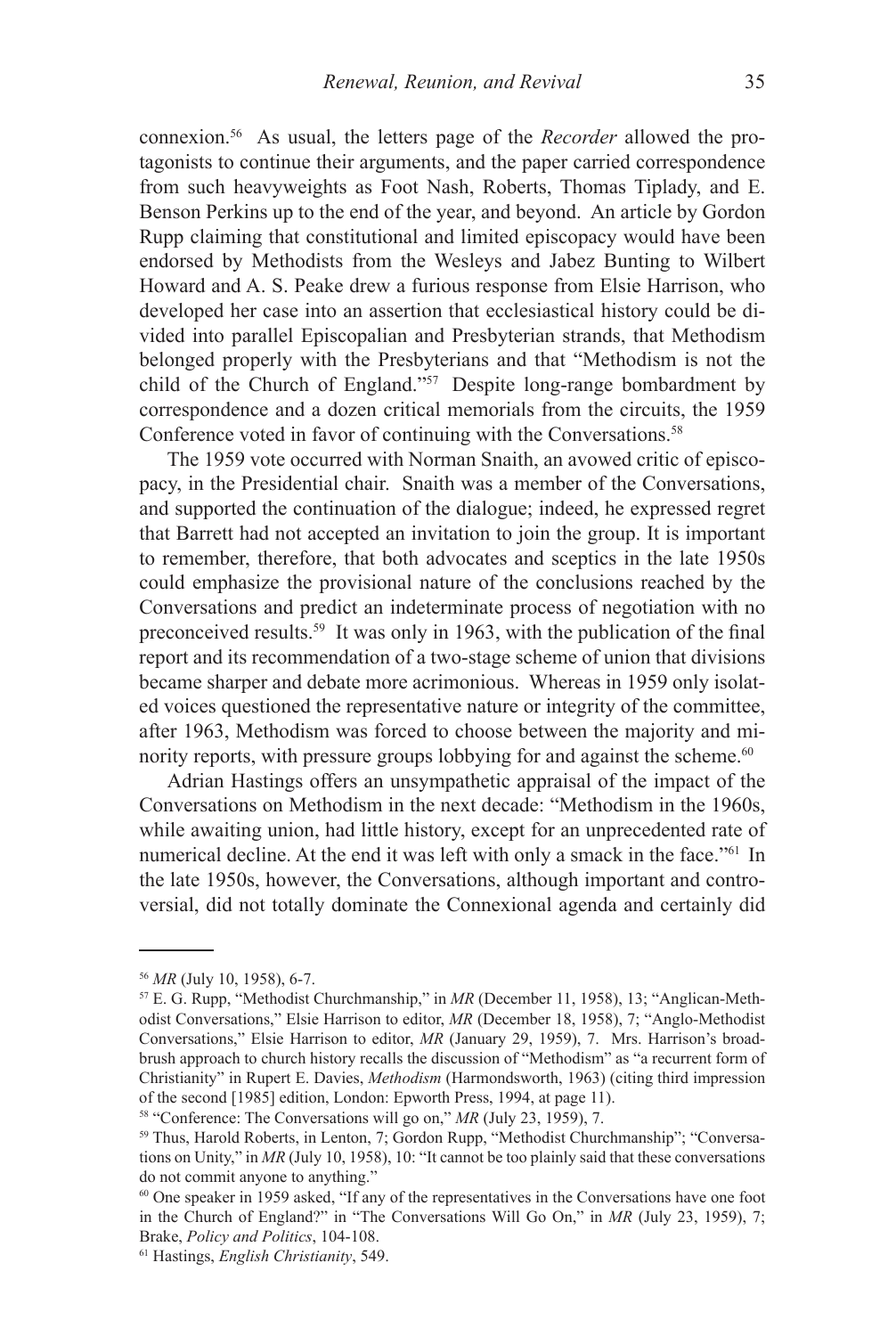not have a major impact in the circuits and districts.<sup>62</sup> The ideal of joint parish-circuit discussions of the *Interim Statement* envisaged by the committee was not realized in many places, but the process of exploration at local level could itself generate fresh ventures in collaboration and mission. Much was made, for example, of plans for a new shared Anglican-Methodist building at Herne Bay and of a scheme to divide the parish of Woodford, Essex, into two, with the Derby Road Methodist church (re-named Saint John's, after Mr. Wesley) becoming the parish church of one of the new parishes.<sup>63</sup> At this stage the Conversations and the quest for full visible unity remained the preoccupation, hope, or fear of relatively few Methodists.

Among the plethora of statements, declarations, manifestoes, and pamphlets circulating in the wake of the 1963 *Report* on the Conversations was a substantial booklet entitled *Towards a United Church: A Biblical Approach to the Issues Raised by the Anglican-Methodist Conversations*. Strikingly similar in cover design and color to the official *Report*, *Towards a United Church* was not part of the family of documents associated with the Conversations published by the Church Information Office and the Epworth Press. It was, rather, a critique of the proposals by members of the Methodist Revival Fellowship.64 Engagement with the Conversations process in the 1960s was an unusual, and controversial, departure for the MRF, and one which was to have unhappy consequences for the Fellowship. In its essence and aims, MRF stood for a third response to the challenge of the "present age": a recall to prayer, and a longing for revival.

The language of revival was common currency in Methodism in the 1940s and 1950s, as it had been for decades, and it was used in a variety of ways, some overlapping and some contradictory. In the religious press, the term was sometimes employed to denote a new lease of life for a struggling local congregation, so that when the *Recorder* published a story about the fresh activities generated by the arrival of a new member in the society at Little Houghton, it did so under the headline, "Northampton Policeman Revives Village Chapel."65 The language of revival was also used, however, to describe a new turning to the Church by a largely indifferent population. Sangster and the other advocates of the 1953 World Methodist Campaign hoped and believed that well-organized and prayerful evangelism would generate a revival in this sense; enthusiastic supporters of the Billy Graham Crusade believed that the impact of Harringay indicated that Britain was indeed on the verge of a spiritual awakening. Successes in evangelism at local level were thus liable to be written up as "revivals" too, so that a Cliff

 $62$  Only twelve of the 926 British circuits sent memorials about the Conversations to the 1959 Conference; District Synod reports in the *Recorder* do not give much space to the issue. <sup>63</sup> *MR* (July 16, 1959), 6; *MR* (August 20, 1959), 4.

<sup>64</sup> The contributors were John Job, Howard Marshall, Arthur Skevington Wood, Wilbert Putman, John Bedford, Roland Lamb, and Robin Catlin. I am grateful to Dr. John Job for the loan of this pamphlet. For a brief history of the MRF, see A. Skevington Wood, *The Kindled Flame* (Ilkeston: Moorley's Bible and Bookshop, 1987).

<sup>65</sup> *MR* (May 27, 1948), 3.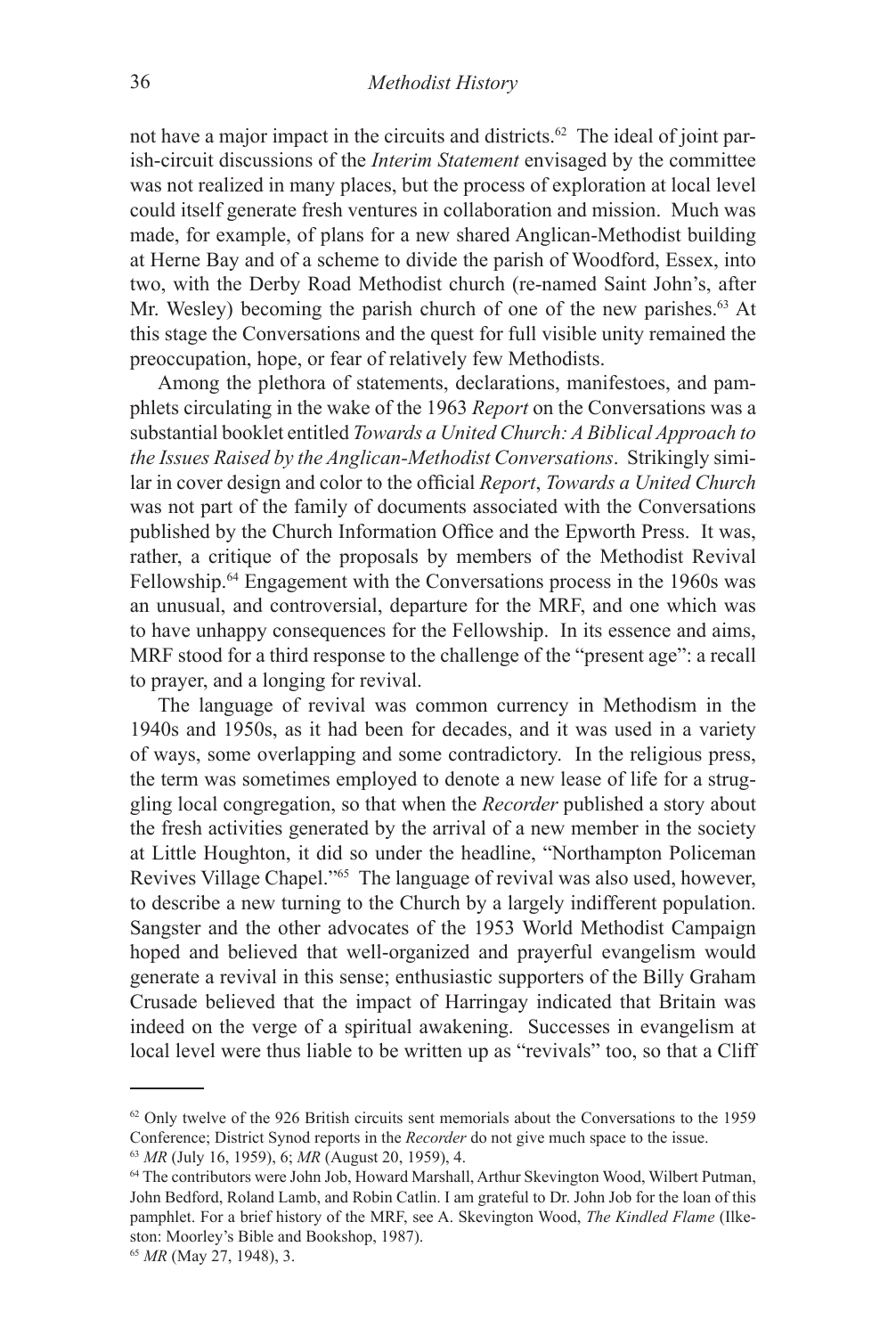College campaign in St. Ives in January of 1953, which brought one hundred people to respond to the gospel (curiously, only thirty-five of them for the first time), appeared under the headline, "Stirring Revival Scenes in the South West."66

For some Methodists in this period, therefore, "revival" had almost become a synonym for successful evangelism, with the vocabulary of revival one of the options available to the staff reporters of the *Methodist Recorder*  covering local missions. For other Methodists, however, the notion of revival was imbued with a cluster of other associations, and brought in its train a series of beliefs, assumptions, practices, and priorities. To give an example, in the spring of 1959 the *Recorder* printed a correspondence on the problems of persuading ministers to take appointments in the North of England. One contributor was Kenneth Battye, a Huddersfield Local Preacher, who wrote lamenting the low spiritual condition of his local churches. On the eighty occasions he conducted worship in 1958, he complained, only twice was he asked to advertise a prayer meeting. There was a need for "a Holy Ghost revival," for prayer, for commitment to the inspiration and infallibility of the Bible, and for a courageous denunciation of "worldliness" in the Church.<sup>67</sup> This combination of conservative theology, evangelical spirituality, and pietist ethics marked Battye as a traditional exponent of Methodist evangelicalism who was as uncomfortable with the more liberal or sacramental theologies of the period as he was with the Church's practice of associational sociability.

The MRF reflected and represented this range of conservative attitudes.<sup>68</sup> Founded in 1948 as "The Aldersgate Fellowship" by a small group of ministers, theological college students, and lay people drawn from the milieu of Cliff College, the Southport Convention, and the Inter-Varsity Fellowship, the movement was relaunched as the Revival Fellowship in 1952 and was given permission to add the word "Methodist" by the Conference of 1955.

It was the only explicitly conservative evangelical group in the Methodism of its day, and its members sometimes felt isolated and beleaguered. After its very modest beginnings, however, the MRF expanded in membership and activities. From twenty members in 1948 the Fellowship grew to 600 members by 1956 and almost 1,200 by 1962. A duplicated foolscap circular letter was succeeded by a quarterly newsletter, which eventually evolved in 1960 into the magazine *Sound of Revival*. In April of 1953, the Fellowship held its first Prayer Conference, and this became an annual fixture in the calendar, soon moving to the autumn and to The Hayes Conference Centre at Swanwick. In the autumn of 1958, the MRF doubled the attendance at the

<sup>66</sup> *MR* (January 29, 1953), 6.

<sup>67 &</sup>quot;Spiritual Conditions in the North," Kenneth Battye to editor, *MR* (February 12, 1959), 9.

<sup>68</sup> See, for example, "'Spiritually Starved'," the Rev. H. A. Anfield to editor, *MR* (April 9, 1953), 11, about a local church with a busy social program, but no spiritual meetings and "no message," and "Entertainments and Revival," the Rev. F. Ockenden to editor, *MR* (December 24, 1953), 10, lamenting the loss of the traditional Methodist prohibition of drama and dancing; Anfield and Ockenden were both members of the MRF.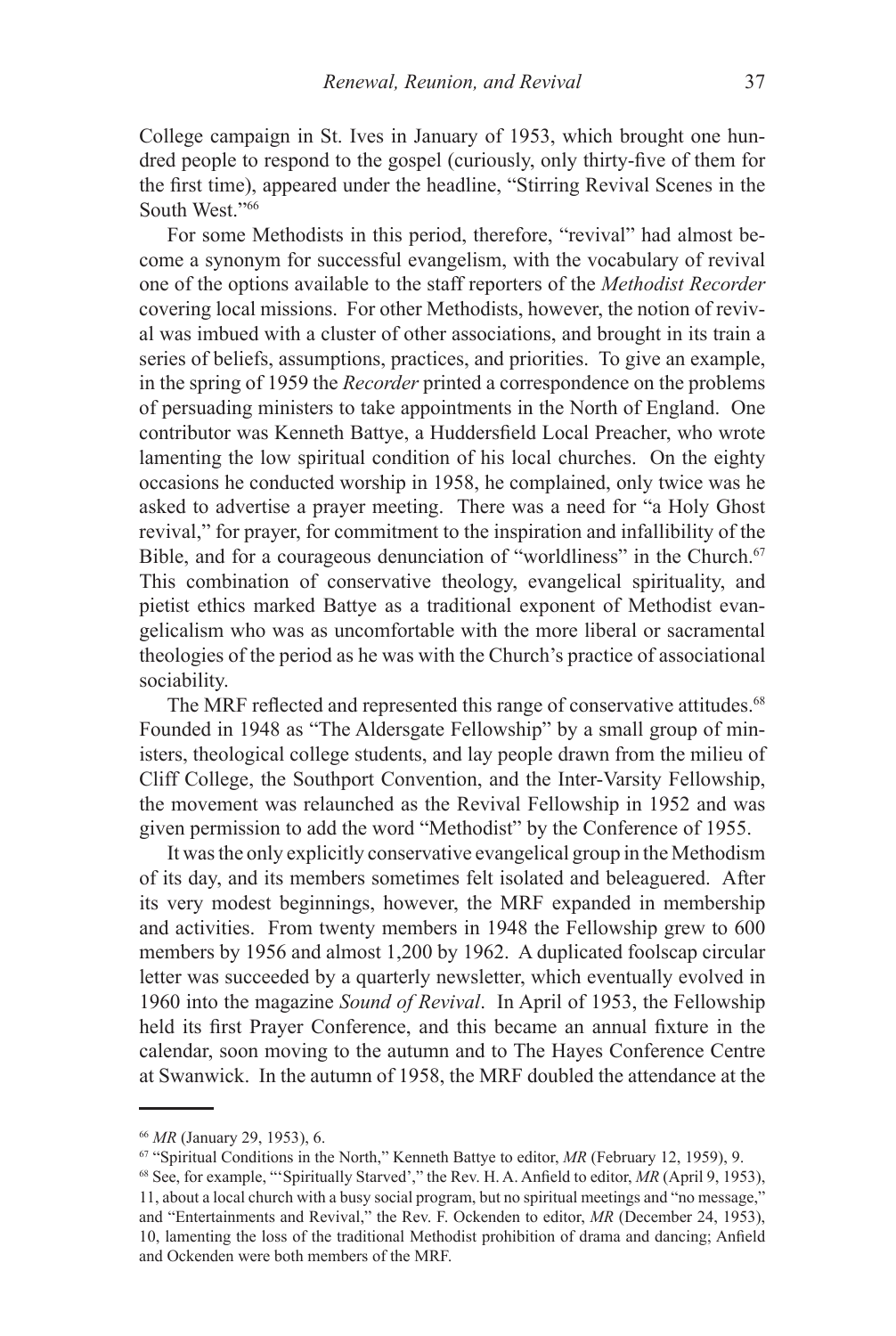conference and filled The Hayes with nearly 170 people; "one of the older Methodist ministers, visiting the conference for the first time, remarked that it was like the old times and with this spirit abroad there was hope for the continued evangelical usefulness of the Methodist Church."69 The reference to "the old times" was telling: MRF sought to serve the present age by recovering the spiritual emphases and thus the spiritual power of the past; the Fellowship's founder, John H. J. Barker, made this clear when he persuaded the Epworth Press to publish a lightly-edited centenary reprint of William Arthur's classic text *The Tongue of Fire; or the True Power of Christianity* in 1956.70

Although the founders of the MRF had close, albeit unacknowledged, links with the "fighting fundamentalists" of the 1920s and 1930s, the Fellowship concentrated on a positive policy of prayer, study of revivals in history, and disseminating information about contemporary movements of the Spirit. The Fellowship was distinguished by a clear theology of revival, which was set out by John Barker in an early RF newsletter:

Primarily it [revival] is NOT the regeneration of sinners, although this is a common concomitant, but the quickening of God's People by the Holy Spirit. The very word "Revival" indicates a renewal of life which has been dormant or diseased. Revival results in a greater consciousness of God, and this leads on to a greater consciousness of sin and lack of holiness, followed by its confession. Revival is indicated by increased activity of God's people in worship, in the study of His Word and in witness to the outside world. The latter results in conversions which are often the chief evidence of Revival to the outsider.'71

For Barker and his colleagues, the Church needed to be renewed by the Holy Spirit in order "to serve the present age": reorganization was not the answer, nor was a new strategy for evangelism. It may be seen that this approach and emphasis made some MRF members sympathetic to the broader stream of charismatic renewal in the 1960s.

Eric Baker told the 1959 Conference: "As long as I can remember, we have been told that revival is just around the corner. The trouble has always been that by the time we have turned the corner the revival has disappeared round the next corner." For Baker, this was a call to action, and he offered the Conference a program for the immediate strengthening of Methodist worship and fellowship. For the MRF, the key to revival was not activity and organization, but prayer, holiness, and fidelity to Scripture.72 The activism of the 1950s came to be seen as ineffective and the ecumenism as misguided by many MRF members and the majority of its leaders.

Two events reported in the spring and summer of 1959 were, respectively, eerily prescient of Methodist preoccupations in the 1960s and strangely sym-

<sup>69 &</sup>quot;'Full House' for Revival Fellowship," in *MR* (December 11, 1958), 7.

<sup>70</sup> John H. J. Barker, "Biographical Note and Introduction," in William Arthur, *The Tongue of Fire* (London: Epworth, 1956 [abridged centenary edition]), 7-10.

<sup>71</sup> Undated RF circular, probably spring/summer, 1952.

<sup>72&</sup>quot;President Asks for Action, Now," in *MR* (July 9, 1959), 1; RHLL [Roland Lamb?], "My Vision for the MRF," in *MRF Newsletter* (July, 1959), 4-5.